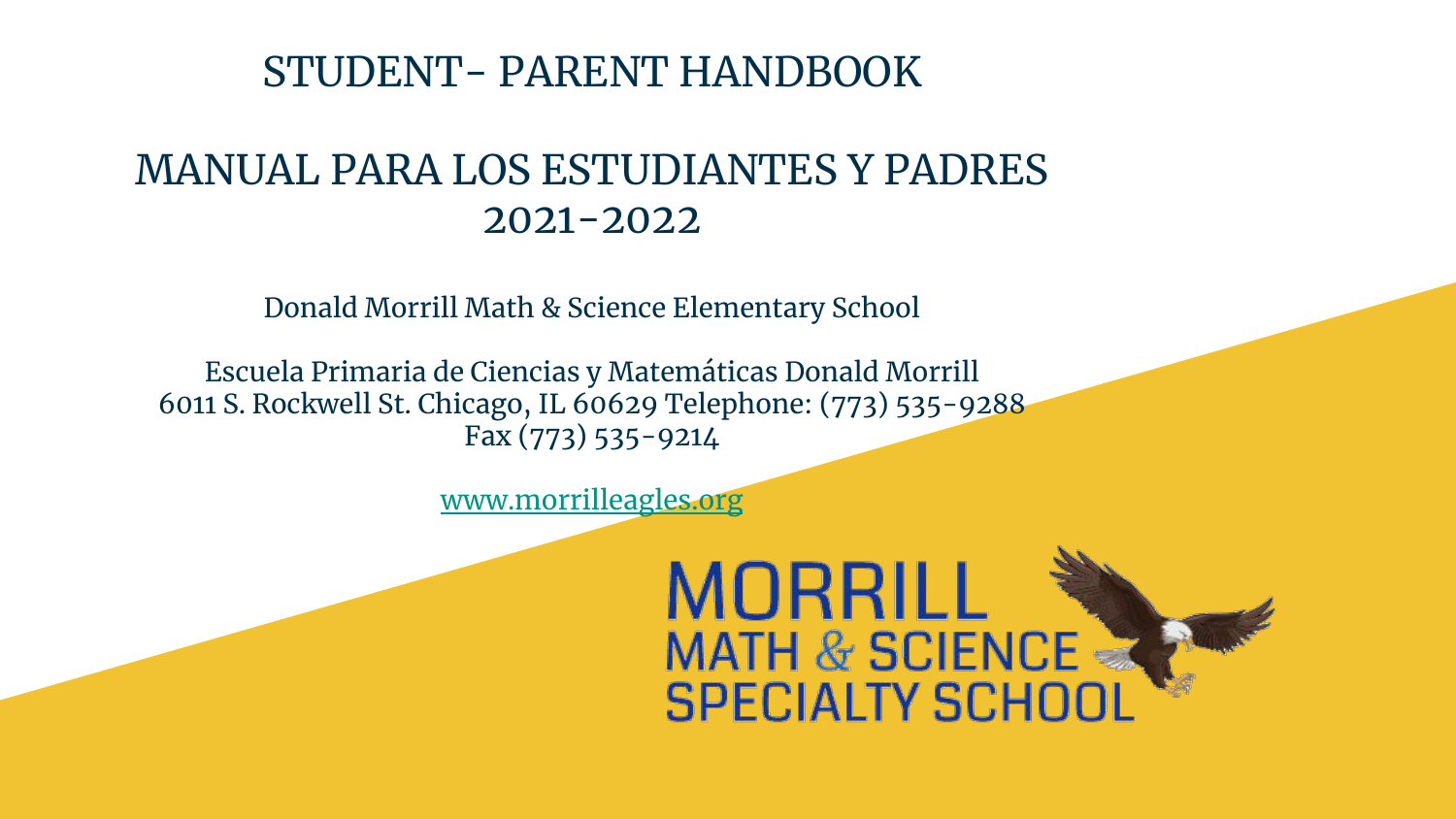# Table of Content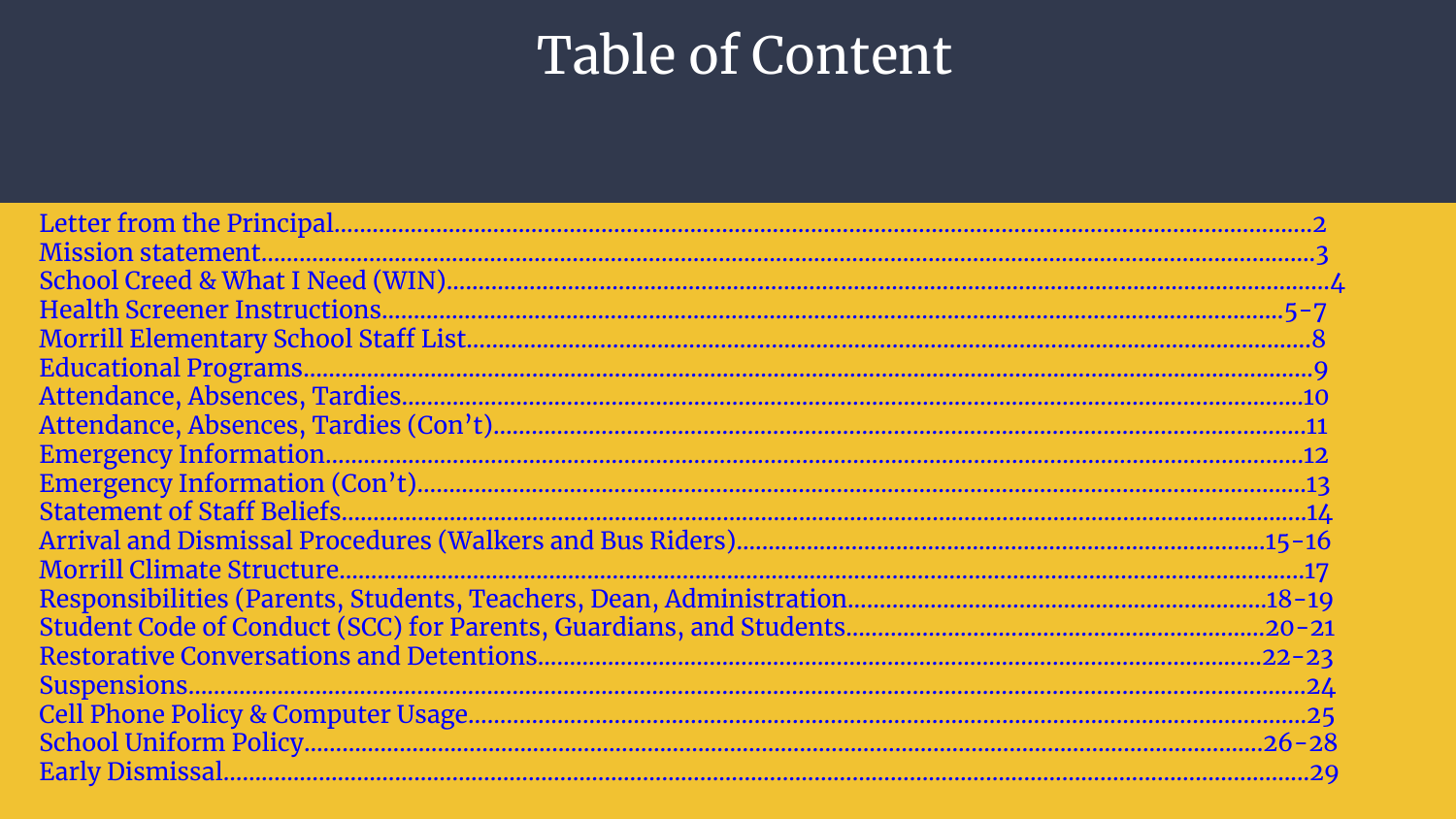# Table of Contents (Continue)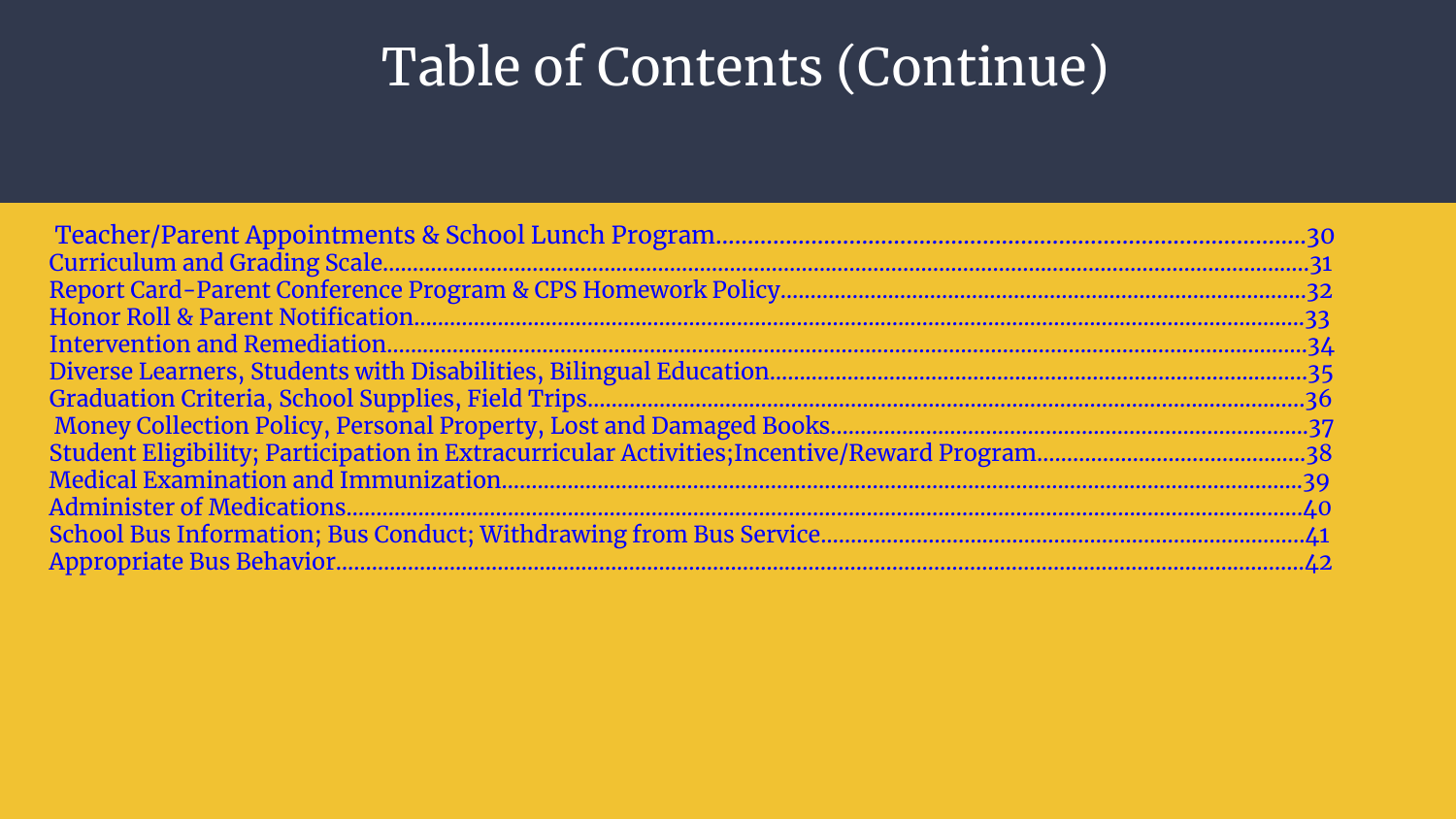# Welcome

The entire staff of Morrill School would like to welcome all of our students to the new school year. We know that this will be the year of outstanding educational, social, and emotional growth for all. Our school will strive to build collaborative relationships whereby teachers, parents, students and the community will take ownership in the educational process in order to ensure the life-long success of every student. We hope this year will be an exciting, challenging, and productive year for each and every one of you.

This handbook contains important policies and procedures that are in place at Morrill Math & Science School. Please take the time to become familiar with them. We strongly encourage students and parents to use this handbook as a guide to review homework assignments and as a monitoring device for extended research projects. As you are aware, parental involvement is also critical in order for students to succeed.

Principal Dawn Sydnor-Cole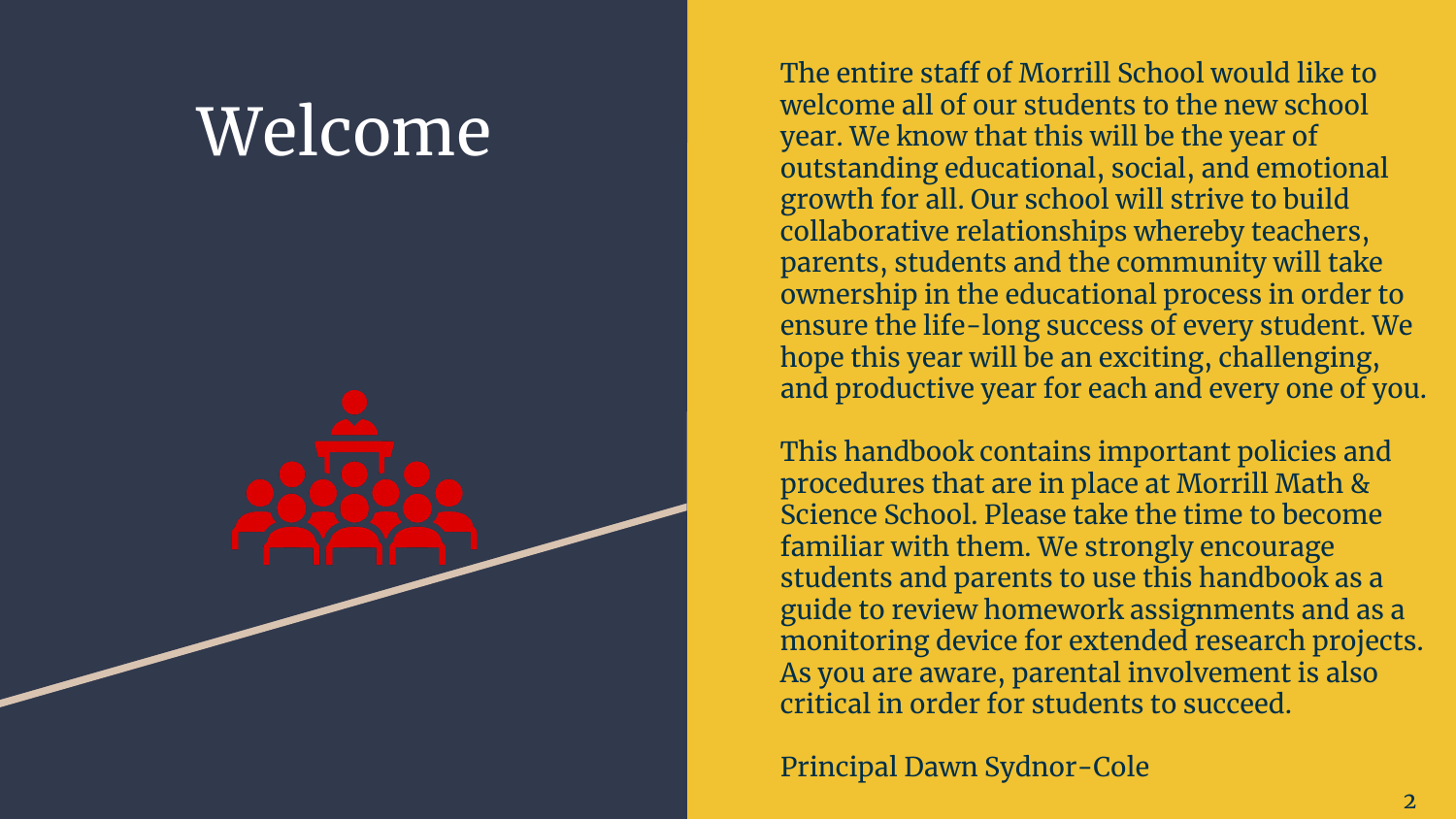# Mission Statement

أمسحتهم

3

At Morrill School, we educate the whole child. We create a nurturing, student-centered, collaborative learning environment where our students strive for academic excellence by engaging in a rigorous, differentiated, and standards-based curriculum. Morrill students will become lifelong learners, critical thinkers, and responsible leaders of a global society.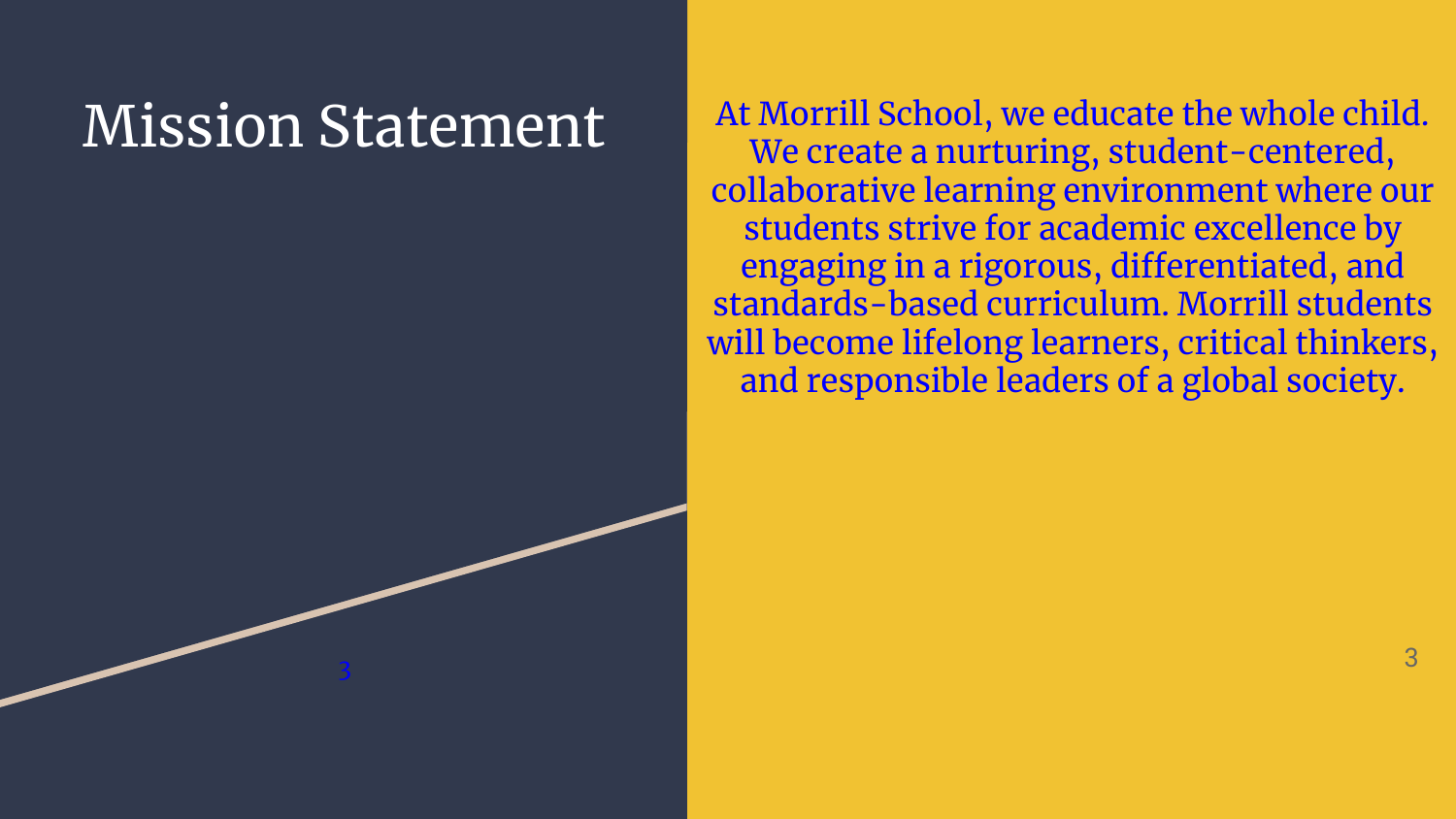# Morrill School Creed

SOAR----That's What I Aim To Do

I am ready to excel in everything I can.

Success starts with me.

I will respect myself and others by showing integrity.

I will make today a great day by being responsible for my words, thoughts and actions.

I will show my eagle pride by treating others the way I would like to be treated.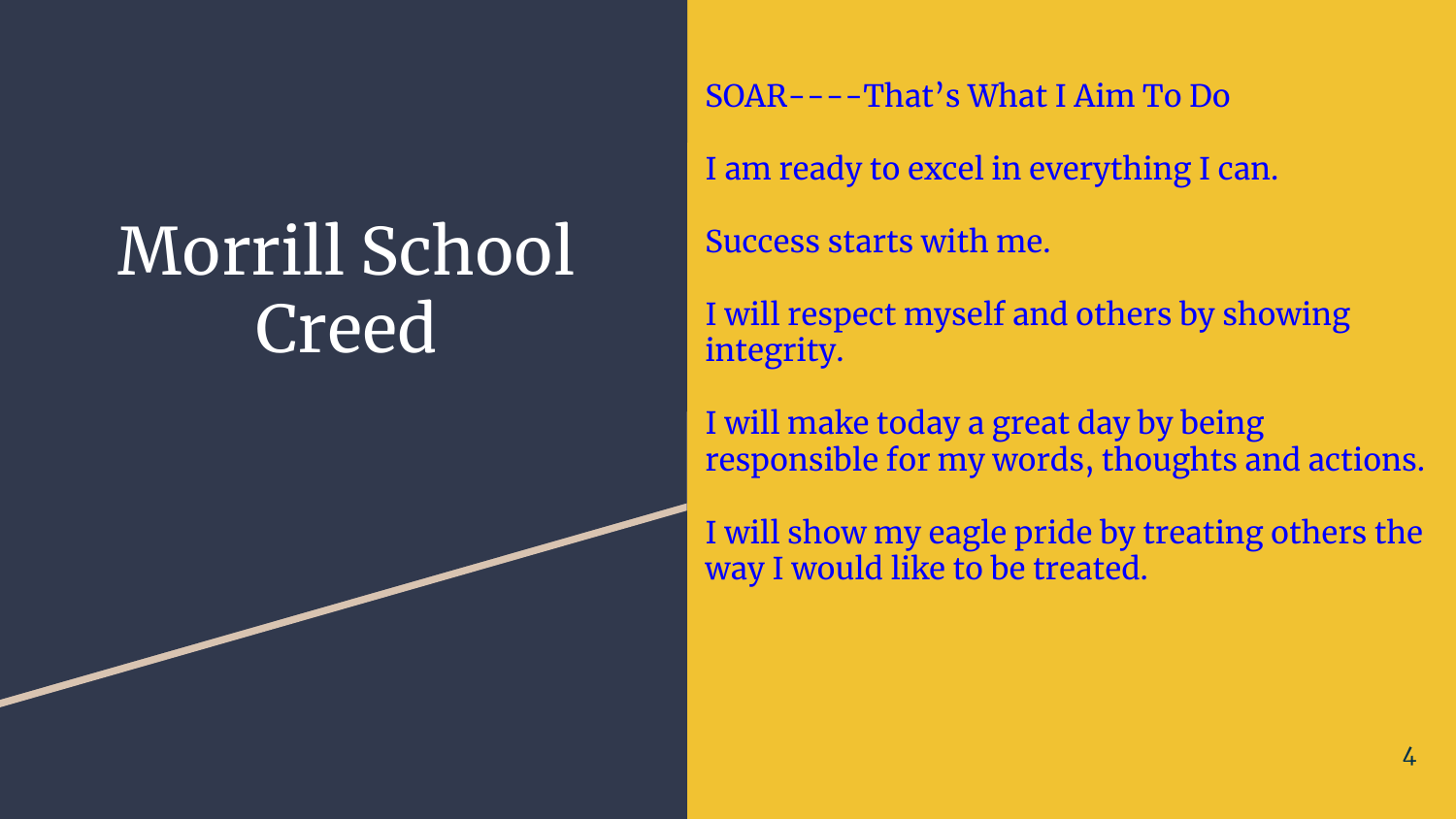# What I Need (WIN)

### What I Need (WIN)

- a clean, challenging, respectful learning environment.
- Covid safety procedures/guidelines in place.
- report to school each and every day on time.
- a safe environment with adequate staffing.
- to be a good listener and follow directions.
- reliable working technology devices.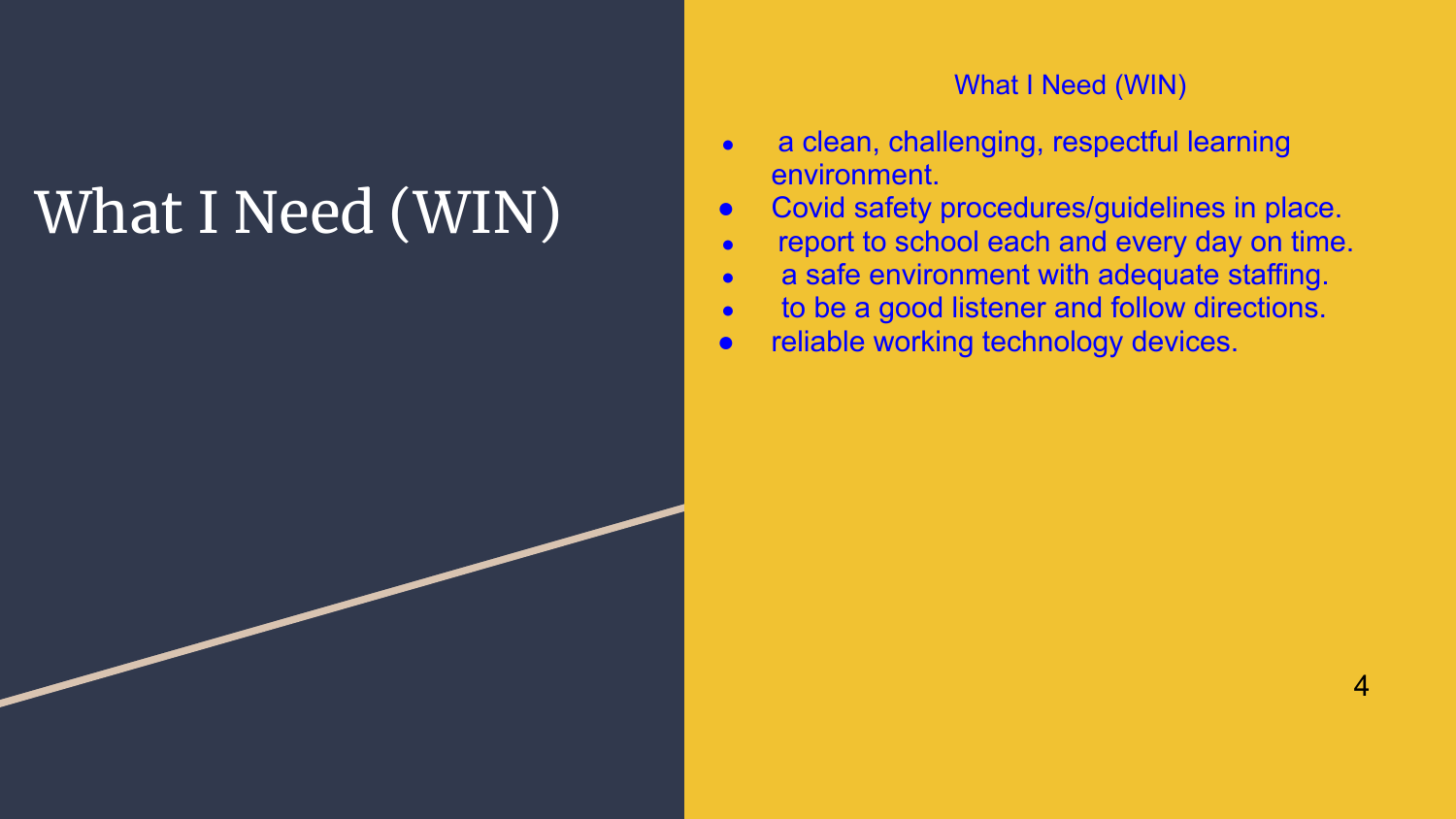# Health Screener **Instructions**

Before any students, staff, or visitors enter a Chicago Public Schools building, they must complete a [daily health screener](http://www.cps.edu/healthscreener) online. Here's how to complete the health screener based on the type of user you are submitting the form for.

**Students** 

### Accessing The Student Health Screener

Every morning, parents and guardians will receive a text message (if they have opted to receive CPS text message notifications) with a unique link to their student's health screener. These links will have your student's information pre-populated, offering a quicker way to complete the screener. If your student will be staying with someone else, you can forward the unique student link to them to complete. Students who are 18 years or older may fill out the health screener themselves.

Please contact your school to confirm that they have your most up-to-date contact information. Text messages are sent to the primary contact listed in Aspen and you must opt in to receiving SMS text messages. Standard data rates and charges apply.

If you have not opted-in for CPS text notifications or do not receive the unique student link for any reason: you can access the daily screener at [cps.edu/healthscreener.](https://chicagopsprod.service-now.com/health)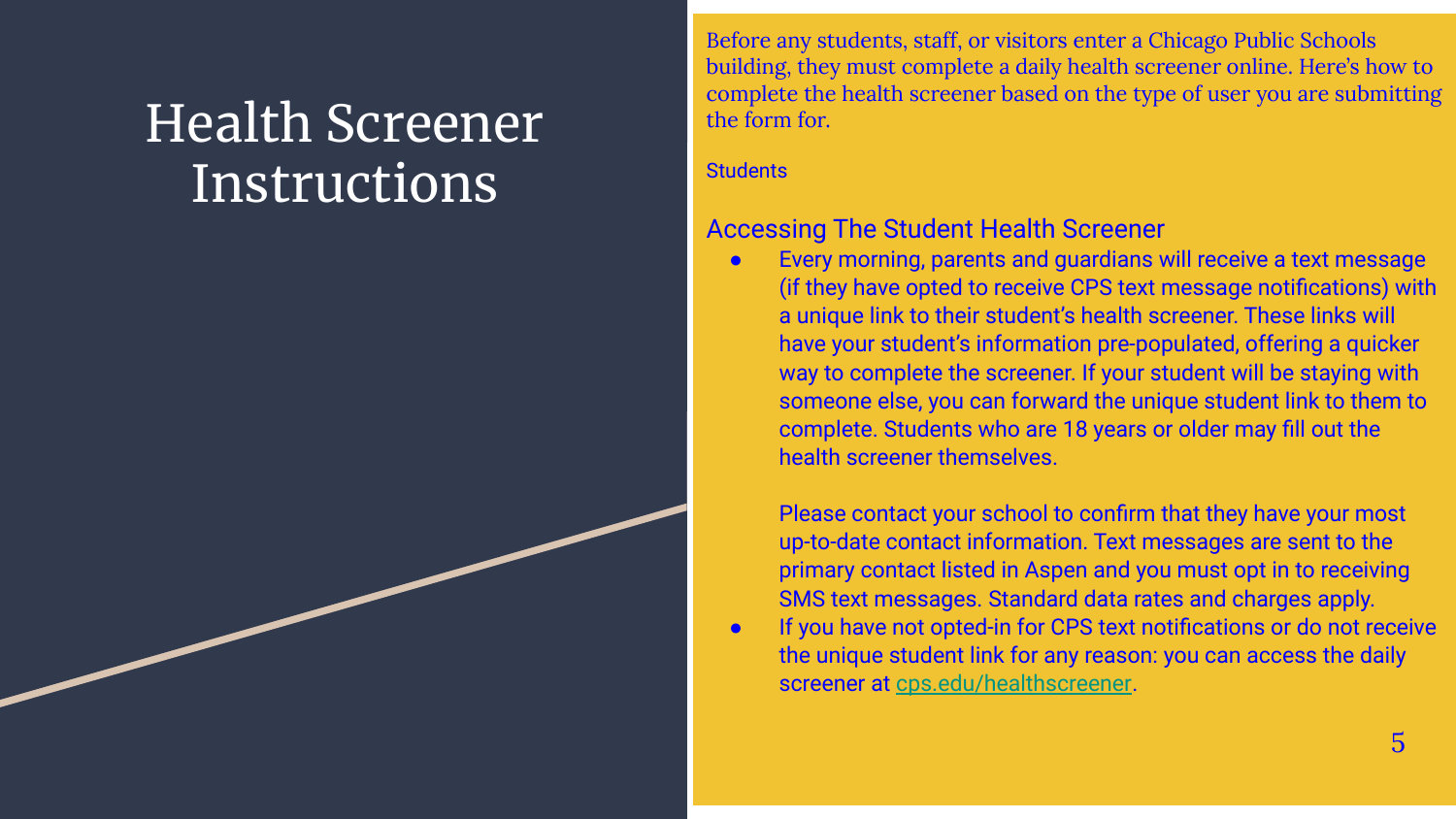# Health Screener Instructions (Con't)

To complete the screener, you will need to enter:

- Student ID number or CPS email address
- **Student Date of Birth**

### How To Complete The Screener

Before beginning the screener, you will have the option to change the language preference.

The screener will ask if your student will be attending school in-person for the day. If they are attending, select "Yes" and proceed.

The rest of the questions will ask about your child's health. If your child passes the screener, you will see a green screen stating your child can safely attend in-person instruction.

If your child does not pass the screener, you will see a red screen and your child will be asked to stay home and self-quarantine for 14 days. Contact your school's office if you have questions about returning after failing a student health screener.

### When Your Student Arrives At School

Upon arrival at school, a CPS staff member will confirm that your child's health screener has been submitted. If your child's health screener has not been submitted, a CPS staff member will attempt to contact you to complete the screener. If they are unable to contact you, they will attempt to assist the student in completing the health screener. If the student is unable to answer the screener questions, the student will be asked to wait in a socially distanced space outside the classroom until we can get in touch with you. Their temperature will be checked, on the bus or at the school, depending on their arrival mode. If it is below 100.4 degrees Fahrenheit, they will be permitted entry into their classroom.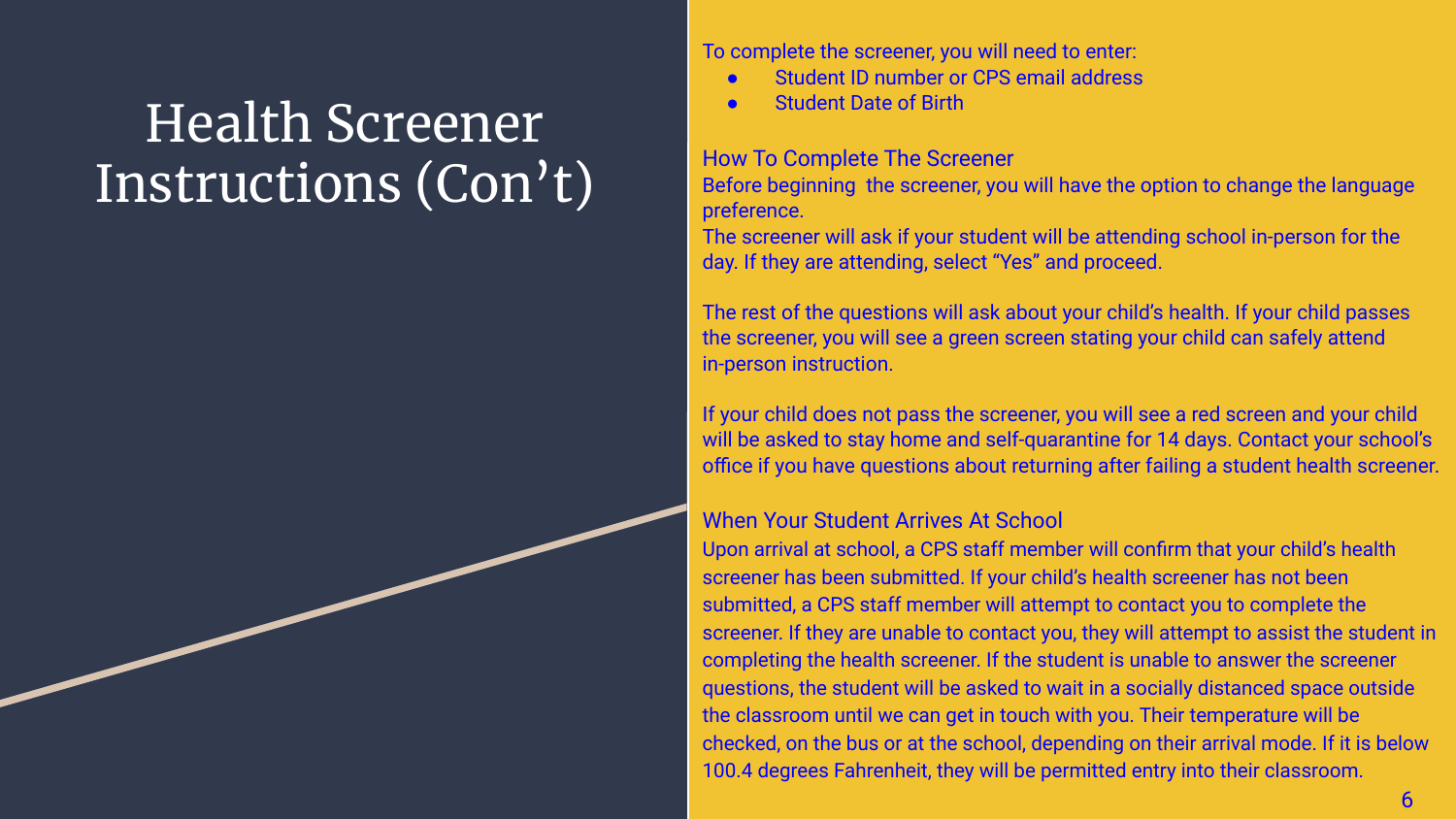# Health Screener Instructions (Con't)

If your child arrives at school and has failed the screener or temperature check, or is exhibiting COVID-19 symptoms such as fever, cough, shortness of breath, sore throat, lack of taste or smell, or other symptoms, you will be asked to take them home. Should your child exhibit COVID-19 symptoms during the school day, they will be escorted to the school's care room. They will wait in the supervised care room and a staff member will contact you so that you can pick them up as soon as possible.

Note: If the student has experienced symptoms, has a temperature of 100.4 degrees Fahrenheit or higher, or has been exposed to COVID-19 in the past 24 hours, they must self-quarantine until 14 days after their last exposure or experience of symptoms. Even if your student tests negative or feels healthy, they must complete the 14-day self-quarantine.

### NOTE:

Face mask must be worn at all times during school hours and Social Distance guidelines will be enforced.

They may return to school the 10th day after their exposure as long as they are well. Check your student's temperature twice a day, monitor them for COVID-19 symptoms, and follow [CDPH guidance](https://www.chicago.gov/city/en/sites/covid-19/home/latest-guidance.html) to protect yourself and others.

If you have any questions about our health and safety protocols, please contact us at 773-553-KIDS (5437) or [familyservices@cps.edu](mailto:familyservices@cps.edu).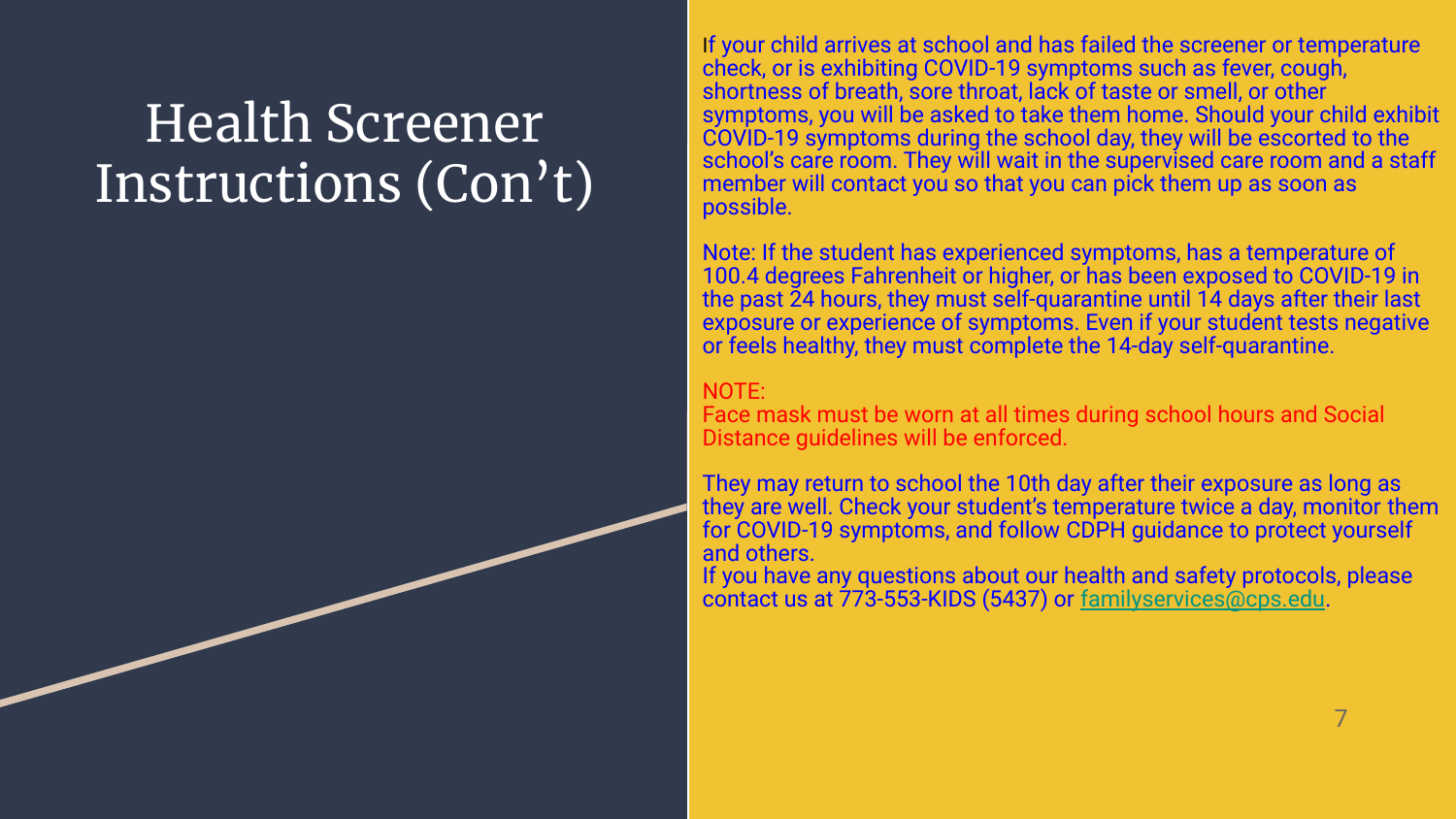### Morrill Staff Listing 2021-2022

C. Sales

Ms. A. Pierce Mr. R. Phillips Miscellaneous Mr. R. Phillips Miscellaneous Miscellaneous

Ms. K. Beranek -113 Ms. T. Mahone- Mr. M. Laughan-312 Ms. D. Cole -Principal

Security Ms. A. Covington Ms. C. Shelby -Counselor<br>
Mr. E. Swopes Mr. E. Swopes

 Ms. L. Lopez Mr. J. Jackson Ms. M. Lopez Mr. T. Jerry

Primary Department Intermediate Department Middle School Leadership Team

Ms. H. Dunn-206 Ms. B. Wade Mr. C. Miroballi- Psychologist Mr. C. Sales- Security Ms. H. Smekal-205 Mr. S. Wortel Mr. M. Cortes- Social Worker Mr. C. Jennings-Security Ms. Y. McCaskill-208 Ms. M. Linehan Ms. L. Hines- Speech Ms. Minimum Mr. P. Corrigan-Engineer

**C. Jennings C. Paraprofessional Resource Main Office Main Office** Main Office Ms. K. Clemons Mr. J. Mrugala-Gym Ms. F. Lewis Lunch Staff Mathematic Ms. G. Mata Mr. A. Abata-Gym Ms. S. Marshall Ms. A. Tahath Mr. T. Moore- Technology

Ms. A. Gildersleeve Ms. B. Hicks Custodians Ms. D. Stokes Smith Ms. A. Girly **Mr. A. Fair** Ms. J. Lambert Ms. T. Smith Ms. Lackland Smith Ms. L. Gonzalez Ms. J. Harris Ms. V. Rodriguez

Ms. M. Spooner-119 Ms. T. Parson-207 Mr. S. Love-313 Ms. R. Del Real- Asst. Principal Ms. N. Wagner-108 Ms. I. Orozco-210 Dr. R. Jones-314 Ms. L. Rios-Bilingual Lead Ms. T. Rippy-114 Ms. S. Foster-211 Ms. K. Wheeler- Clerk Ms. M. Ramirez-112 Ms. K. Davis-213 Ms. P. Evans- Case Manager Ms. B. Gregory-109 Mr. D. Wilson-Dean of Students Mr. P. Larios-101 Diverse Learners Behavioral Team Ms. C. Shelby-Counselor Ms. T. Love Ms. J. Hendricks-Nurse Ms. Mas. S. Marshall- Lunchroom Mgr.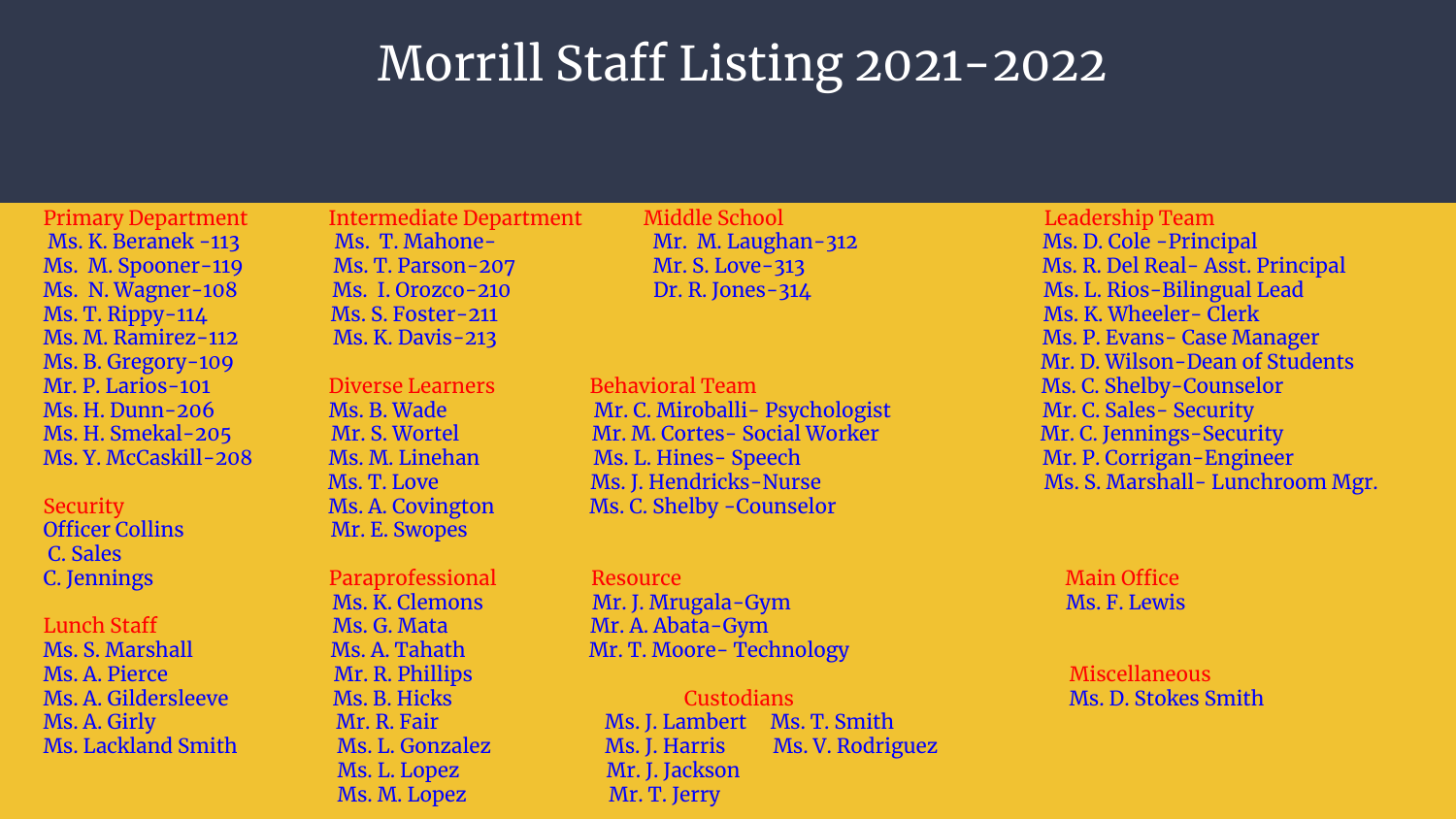## Educational Programs

9

Morrill Math and Science Speciality School offers a traditional educational program emphasizing the back-to-basics approach to learning. The participation and involvement of parents, teachers, and administrators in helping each child to reach his/her potential for learning, is the goal of Morrill School. The curriculum is designed to give all students a solid foundation in the skills of reading, mathematics, social studies, science and writing.

Frequent communication between the home and school allow parents to become aware of their child's progress and areas of study. Cooperation and parental involvement are required. Parents have an opportunity to become actively involved in the school activities and classroom routines.

e de la construcción de la construcción de la construcción de la construcción de la construcción de la constru

ADDITIONAL FEATURES OF MORRILL MATH & SCIENCE SPECIALTY SCHOOL Full-Day Preschool Full-Day Kindergarten Program Strong Discipline Code Homework Policy Reinforced Student Uniforms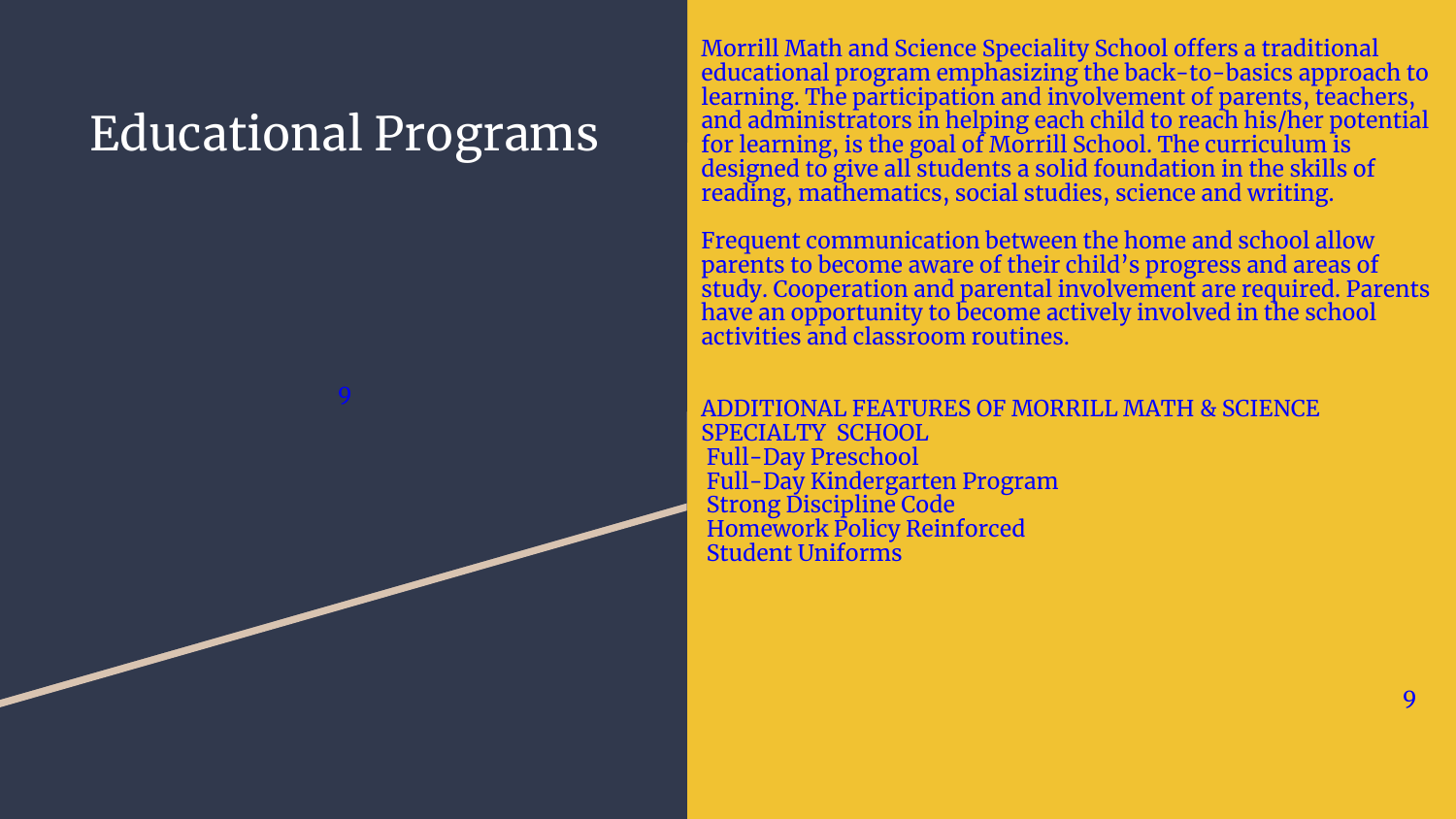# Attendance



### ATTENDANCE AND TARDY

Student's school day is from 8:00 A.M. until 3:00 P.M. Students who walk to school should not arrive before 7:50 A.M. Students will not be allowed to enter the building before 8:00 A.M. During inclement weather, students will be allowed to enter the building at 7:50 A.M. Dismissal is at 3:00pm. Please make arrangements to ensure that your child is picked up on time on a daily basis. In case of an emergency when you may be late picking up your child, please contact the school @ 773-535-9288 to alert us. We must keep record anytime a child is not picked up at dismissal time. If it happens frequently, or if a child is left past 3:45, we are required to contact CPS student safety, and/or police.

In order to achieve, a student must be in class every school day, on time and prepared to participate and learn. Regular attendance and punctuality are required of every student. Excessive absences and tardies to school is a violation of school policies.

State law requires a parent/guardian provide the school with a signed note identifying a valid reason for each absence when the student returns to school. In addition, the parent/guardian is required to supply the school with at least one (1) working phone number at which the parent/guardian can be reached. Our school makes reasonable attempts to contact you by phone when the school has not been notified of an absence.

An absence is deemed unexcused when it is not for one of the following six valid reasons:

1) student illness

- 2) observance of religious holiday
- 3) death in the immediate family
- 4) family emergency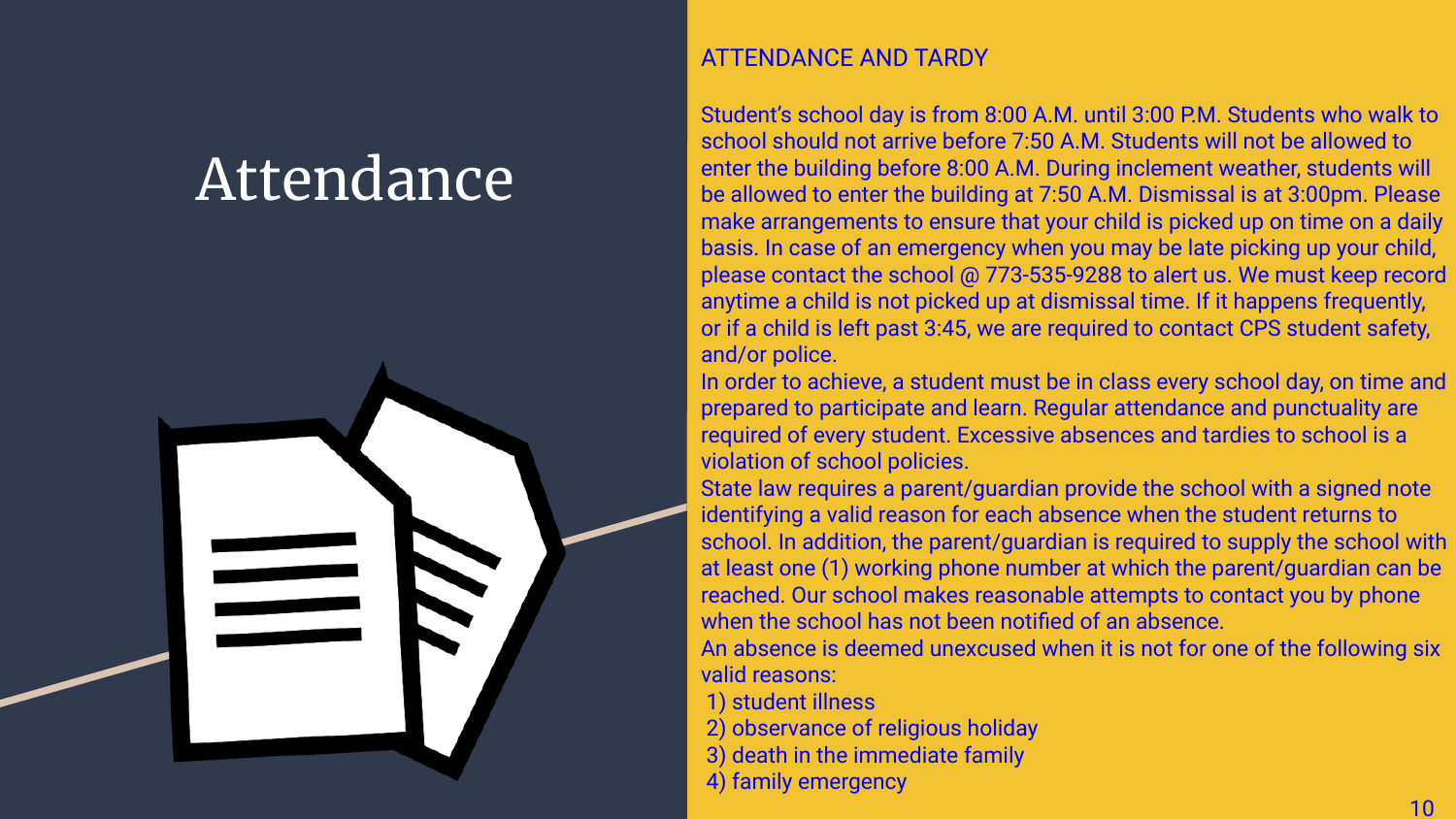# Attendance (Continue)

5) circumstances which cause reasonable concern to the parent/guardian for child's safety or health approved by the principal 6) other situations beyond the control of the student as determined by the principal

● Upon returning from an absence, a student must present a written excuse from the parent or guardian.

• Students who arrive late to school must receive a tardy pass before proceeding to their classroom..

● A student who is tardy must bring a written excuse from a parent or guardian the same or following day. Being punctual is a part of the development of responsibility.

• The school staff is responsible for the safety of Morrill students during the school day.

Therefore, students are not allowed to leave school grounds, nor are the school buses allowed to stop at any location not designated by the route slip.

 In the case of a contagious disease, a doctor's written authorization for the child's return to school is required. Excessive absences can have a serious effect on a child's learning. No child should be kept home from school, except for illness, death in the immediate family, a religious holiday, or family emergency. Those with irregular attendance patterns will be referred to the counselor, social worker and/or nurse.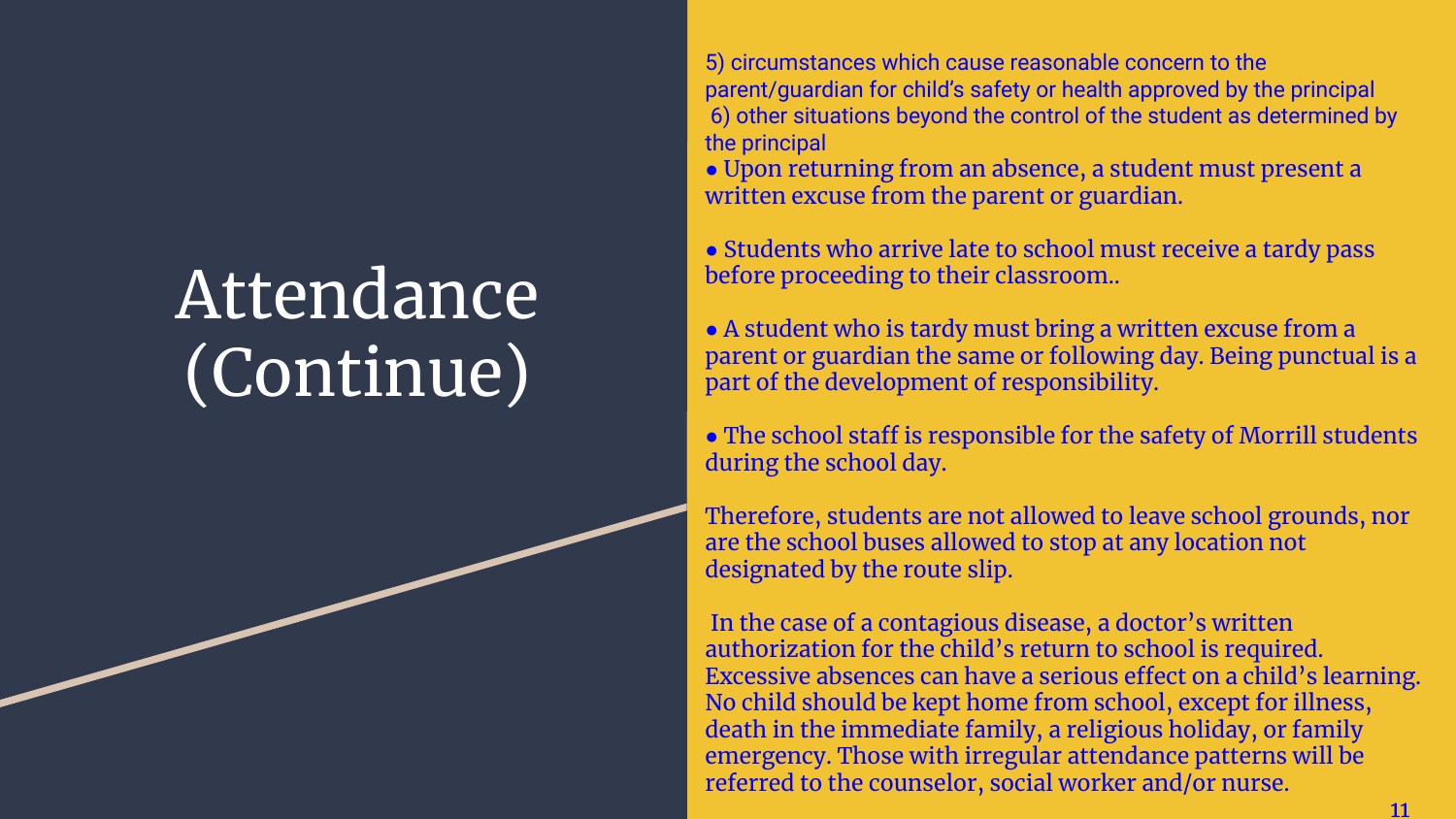# Emergency Information

At the beginning of each school year, parents are sent Emergency Information forms to complete. Please complete the form and return it to the school office immediately. These forms must be kept current during the school year. Any changes in phone number(s) and/or address(es) must be reported to the office immediately. This will allow the school personnel to contact parents and guardians immediately in the event of an emergency.

MEDICAL EXAMINATION AND IMMUNIZATION Diseases that can be prevented by immunizations are an unnecessary hazard to the health of other children in the classroom, as well as to their family and the community. Parents must provide records of medical examination and immunization for their children to be admitted to school.

 All children in Chicago Public Schools who are in grade levels kindergarten, 6th, and all new enrollees must present a completed medical record and an official record of immunization before being admitted to class in September. All students entering Kindergarten, 2nd and 6th grade must present a complete dental examination. Kindergarten students and all other students entering an Illinois school for the first time need a vision exam.

The only records that will be accepted are existing school health records and those of a healthcare provider, such as a physician, Chicago Department of Health, school nurse, hospital, etc. A note from a physician (on a physician's prescription pad or stationery) giving vaccines and dates, or stating that the child is completely immunized, is acceptable proof of immunization. By enforcing the new program, we hope to safeguard the health of our children and staff from preventable communicable diseases and to also reduce the number of days lost due to these diseases.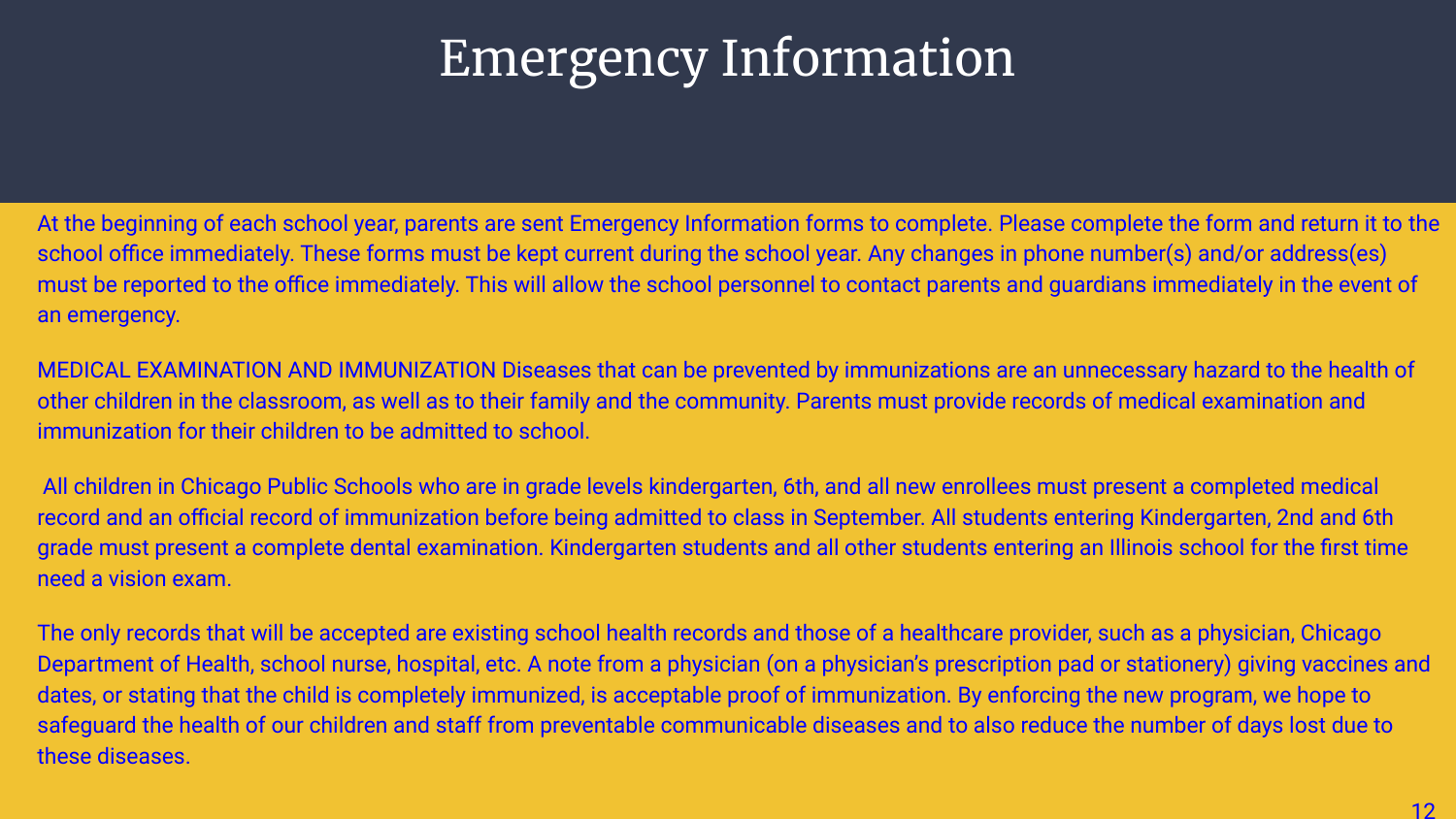## **Emergency** Information (Continue)

### ADMINISTRATION OF MEDICATIONS

The Bureau of Medical and School Health Services of the Chicago Public Schools has a very specific policy regarding the self-administration of medications in schools. The only persons who can observe self-administration to a child in school are the parent, school nurse, or principal designee. Medications can be given only after:

1. a parent's request form for medication in the school is filled out

2. a doctor's request form to give medication to a student is completed

3. forms have been reviewed by the school nurse

4. the medication must be brought to school by the parent or guardian in a prescription container with the student's name, medication and dosage clearly labeled

5. Any changes in a child's medication should be reported to the principal or school nurse immediately.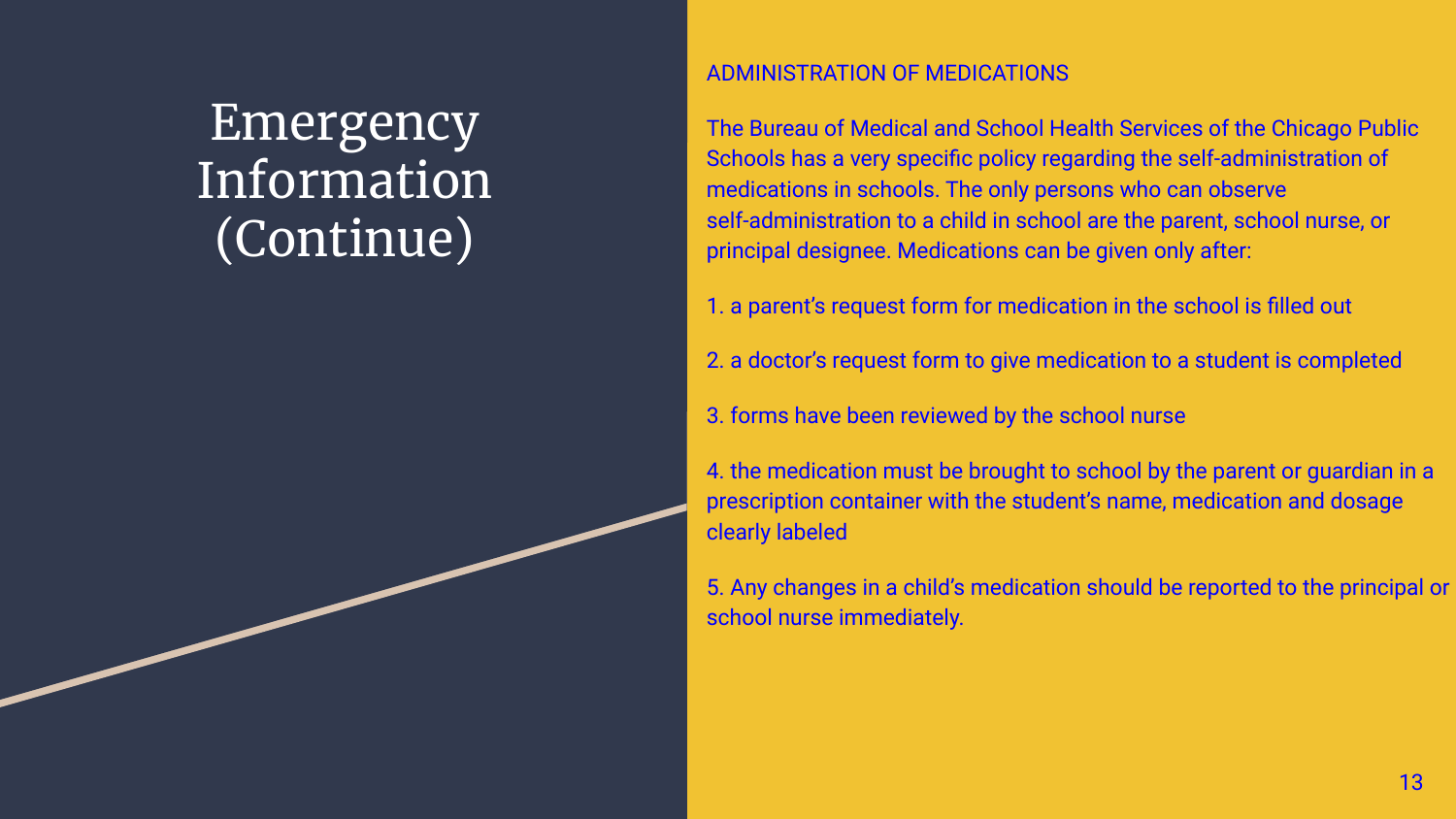# Statement of Staff Beliefs

#### Statement of Staff Beliefs for Foundations

Foundations: Establishing Positive Discipline Policies is a comprehensive, multimedia program that guides staff through the process of designing a positive and proactive schoolwide discipline plan. The program lays the groundwork for using data to inform decisions on developing and implementing effective behavior management and positive behavior support of all students. Students' success at Morrill Math & Science School is achieved through a shared responsibility of students, staff, families, and community. Faculty and staff, along with community, model and promote positive behavior in order to build student character. This is demonstrated in the following ways:

1. We will teach students that a safe and caring learning environment is strengthened by embracing diversity, and respecting self, others and the world around us.

2. We will implement a behavior system that reflects consistent expectations, guidelines and language that is built around respect, honesty and responsibility themes.

3. We will establish and implement a consistent team approach to problem solving.

4. We will ensure that positive behavior is rewarded through our incentive program and that there are logical consequences for negative behavior.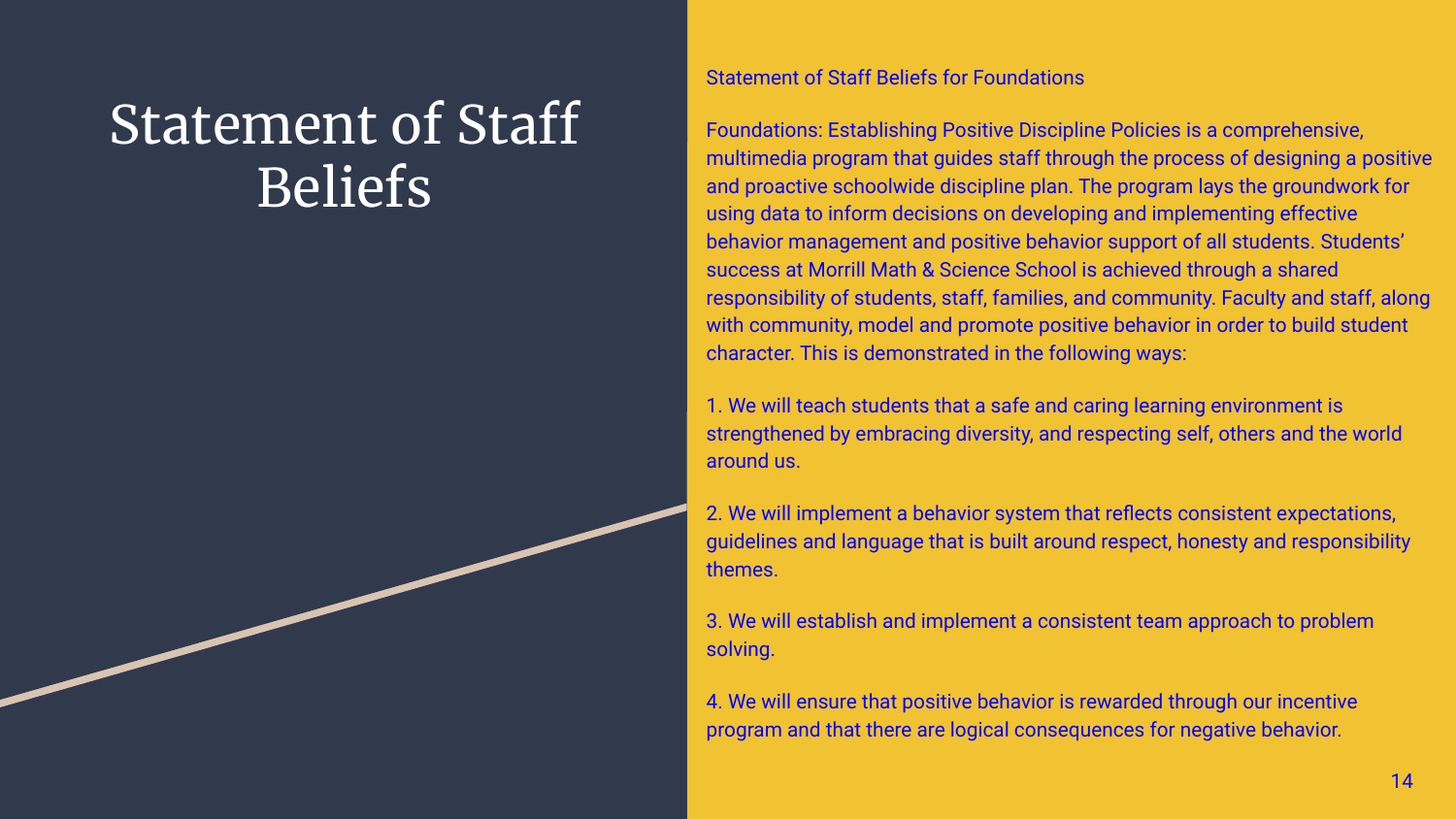# Arrival and **Dismissal** Procedures<sup>'</sup>

In order to ensure the safety of all students, it is important to follow the following arrival and dismissal procedures.

| Grade                   | <b>Rooms</b>       | <b>Arrival &amp; Dismissal Door</b> |
|-------------------------|--------------------|-------------------------------------|
| <b>Pre-Kindergarten</b> | 108, 113, 119      | Door 11                             |
| Kindergarten            | 112,114            | Door 11                             |
| <b>1st Grade</b>        | 109                | Door 14                             |
|                         | 103                | Door <sub>3</sub>                   |
| 2nd Grade               | 101, 201           | Door <sub>3</sub>                   |
| <b>K-2nd Grade</b>      | 106                | Door 11                             |
| <b>3rd Grade</b>        | 205, 206, 208      | Door 1                              |
| <b>4th Grade</b>        | 207, 209, 210      | Door 1                              |
| <b>5th Grade</b>        | 211, 213, 214      | Door 14                             |
| 3-5th Grade             | 203                | Door 3                              |
| <b>6th Grade</b>        | 311, 312, 313, 314 | Door 12                             |
| <b>7th Grade</b>        | 305, 308           | Door 12                             |
| <b>8th Grade</b>        | 306, 307           | Door 12                             |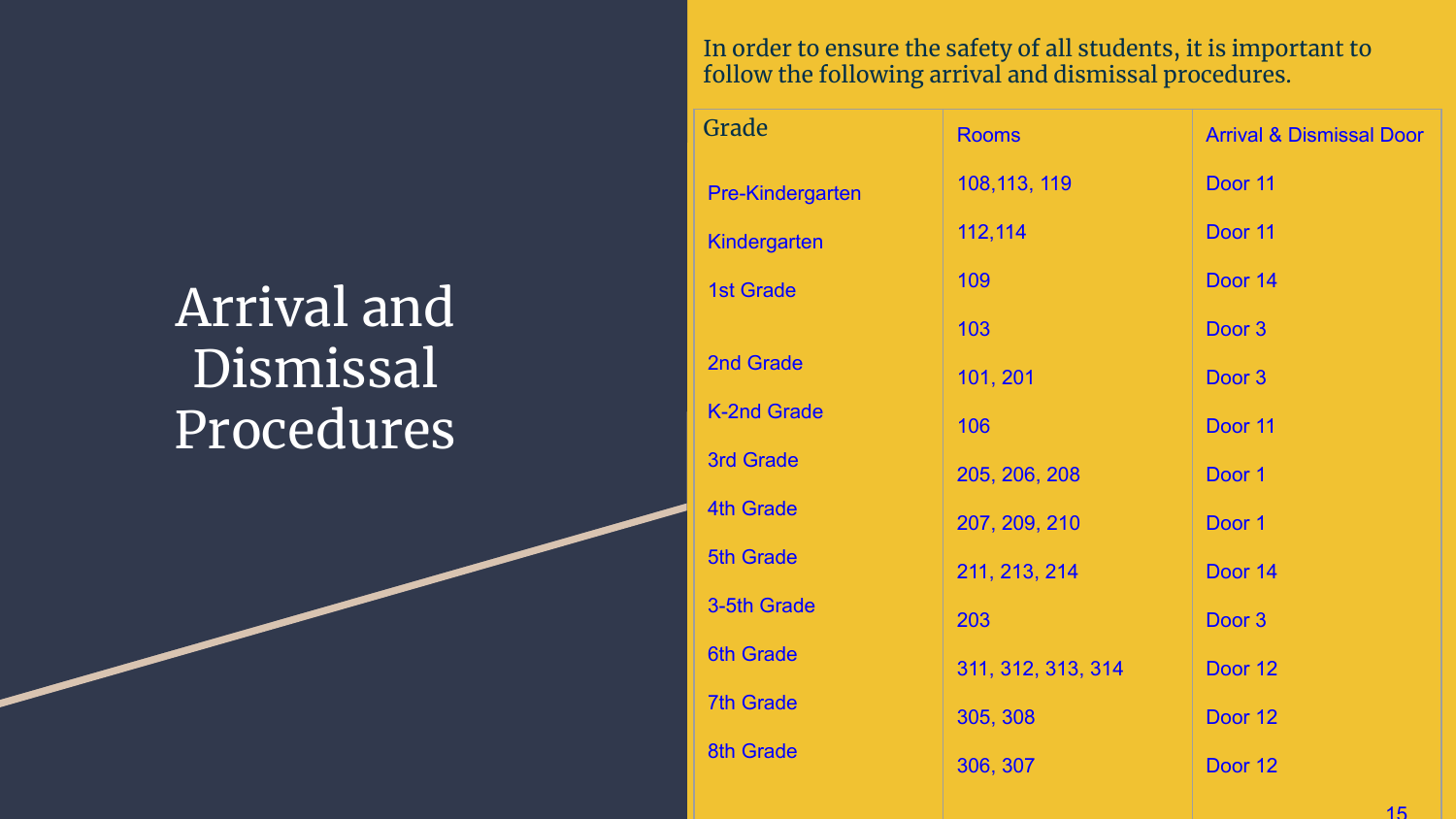# Arrival & Dismissal Procedures Con't)

### DISMISSAL PROCEDURES

### **Walkers**

1. Children must always cross the streets at the corners and obey the direction of school staff/patrol. 2. Parents, who drive children to school, must obey the rules of the road and not stop in the middle of the street to let students out. It poses a danger to your child, other pedestrians and delays traffic. Please be considerate of others.

### Bus Riders

1. Children are to go directly to their bus upon dismissal by the teacher. 2. Ride must observe all bus rules. 3. If it is ever necessary to change a child's means departure from school, parent/guardian must explain the change in writing and the note must be brought to the school office for approval at the beginning of the school day.

#### Important Notes:

Students should not be walking through the building prior to 3:00 p.m., dismissal retrieve younger siblings. Students must dismiss with their class and exit their assigned doors; once outside students can then walk around to pick up younger siblings.

Students that are signed to any After-School program can not leave the building and re-enter the building. Students in the After-School program must report to the cafeteria right after dismissal. During extreme temperatures students will be allowed to enter the building at 7:50 a.m. Staff members on duty will greet students at the designated arrival areas.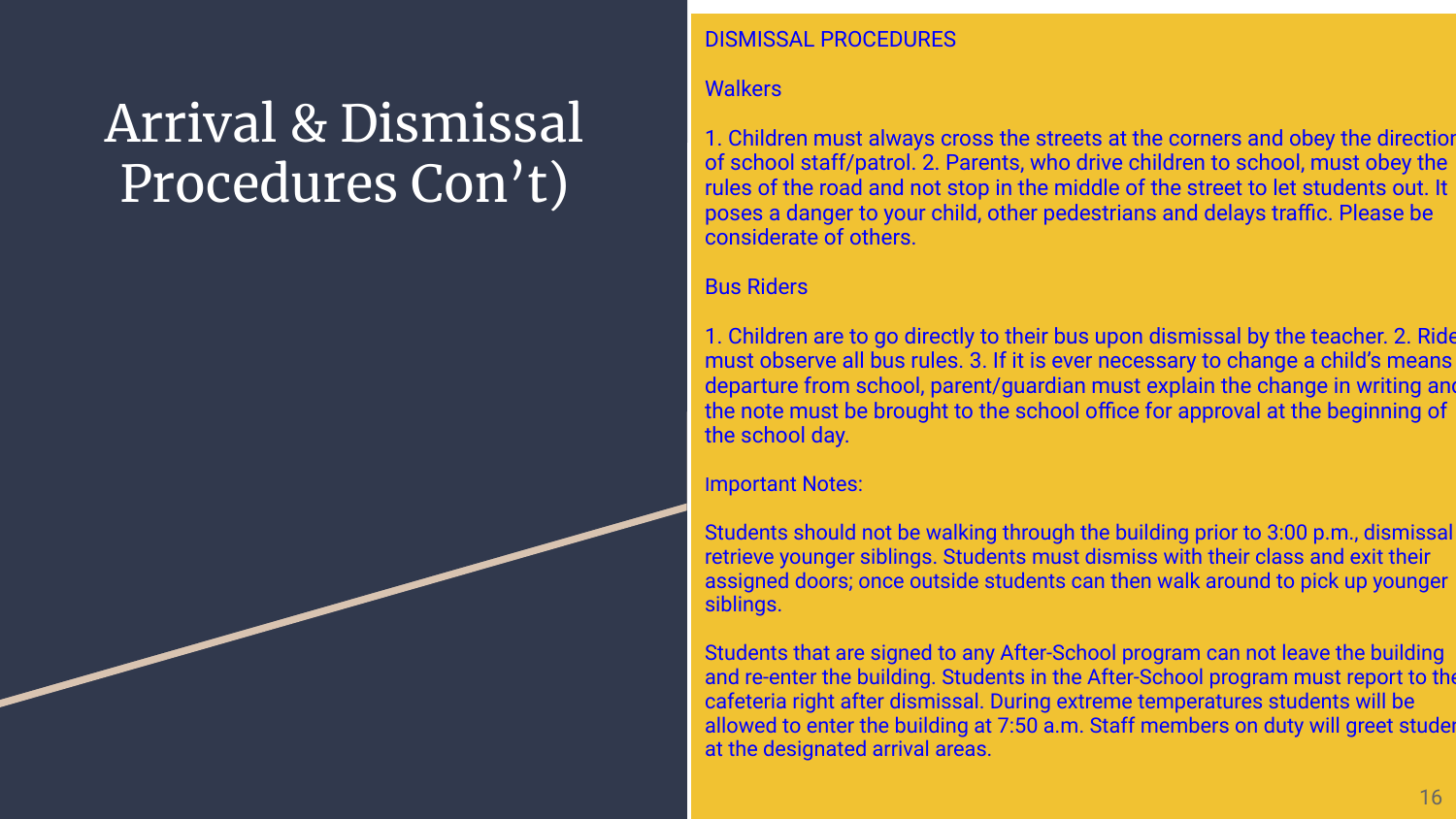# Morrill's Climate Structure

Morrill Math & Science School Climate Structure:

A. Classroom Management (Teacher Responsibility)

1. The classroom structure will provide a basis for how a day begins. The best way to promote organization is to lead by example. All teachers will try their best to keep their desks and other areas in the classroom neat and organized.

 2. Seating charts are important as well. Keep accurate records of where students sit. This will allow other staff members who monitor your class to keep good track of each student. This type of organization will lead students to follow suit and be prepared during the day. Be mindful that the room needs to be accessible/flow.

B. Democratic Classrooms

1. Each classroom teacher will allow the students to discuss and record the following:

- Goals for the school year
- Types of respect
- Responsibilities as students at Morrill

 2. Teachers should spend time the first couple of days of school role-playing and reviewing types of respect and common situations that may occur between students. Allow time for discussion after each role-play or situation.

3. Each classroom is also responsible for reviewing school-wide rules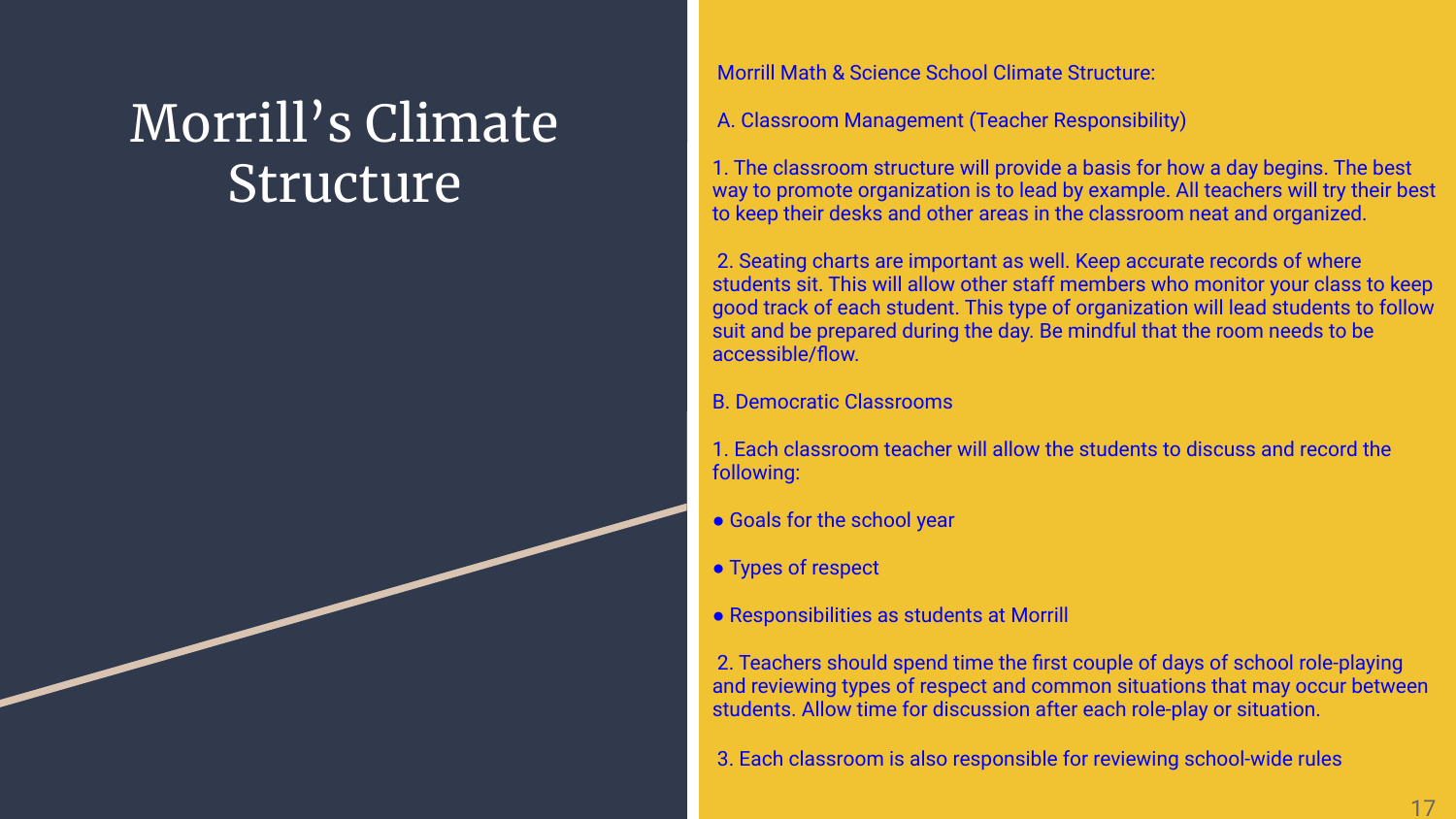# Responsibilities (Parents, Students, Teachers, Dean, & Administration)

### Parents:

- 1. Review Student and Parent Handbook periodically with child.
- 2. Attend child (s) conferences.<br>3. Cooperate and work closely v
- 3. Cooperate and work closely with teachers and staff.<br>4. Check and make sure your child is in uniform daily.
- 4. Check and make sure your child is in uniform daily.<br>5. Check class work and homework assignments.
- 5. Check class work and homework assignments.
- Sign off on homework assignments.

### Students:

- 1. Come to school ready and prepared to learn.<br>2. Attend class/school on a regular basis and o
- 2. Attend class/school on a regular basis and on time.<br>3. Wear uniform and be groomed daily.
- 3. Wear uniform and be groomed daily.
- 4. Abide by classroom and school rules.<br>5. Complete daily classroom and homey
- Complete daily classroom and homework assignments.

### Teachers:

- 1. Classroom management (implementing class responsibilities).<br>2. Promote positive attitudes in classroom learning & behavior fro
- 2. Promote positive attitudes in classroom learning & behavior from students.
- 3. Utilize Talking Circles the first 15 minutes of class.
- 4. Accurate Anecdotal; follow through on conferences; login Student Journal.
- 5. Daily Uniform check.
- Make phone calls to parents regarding academics & behavior issues.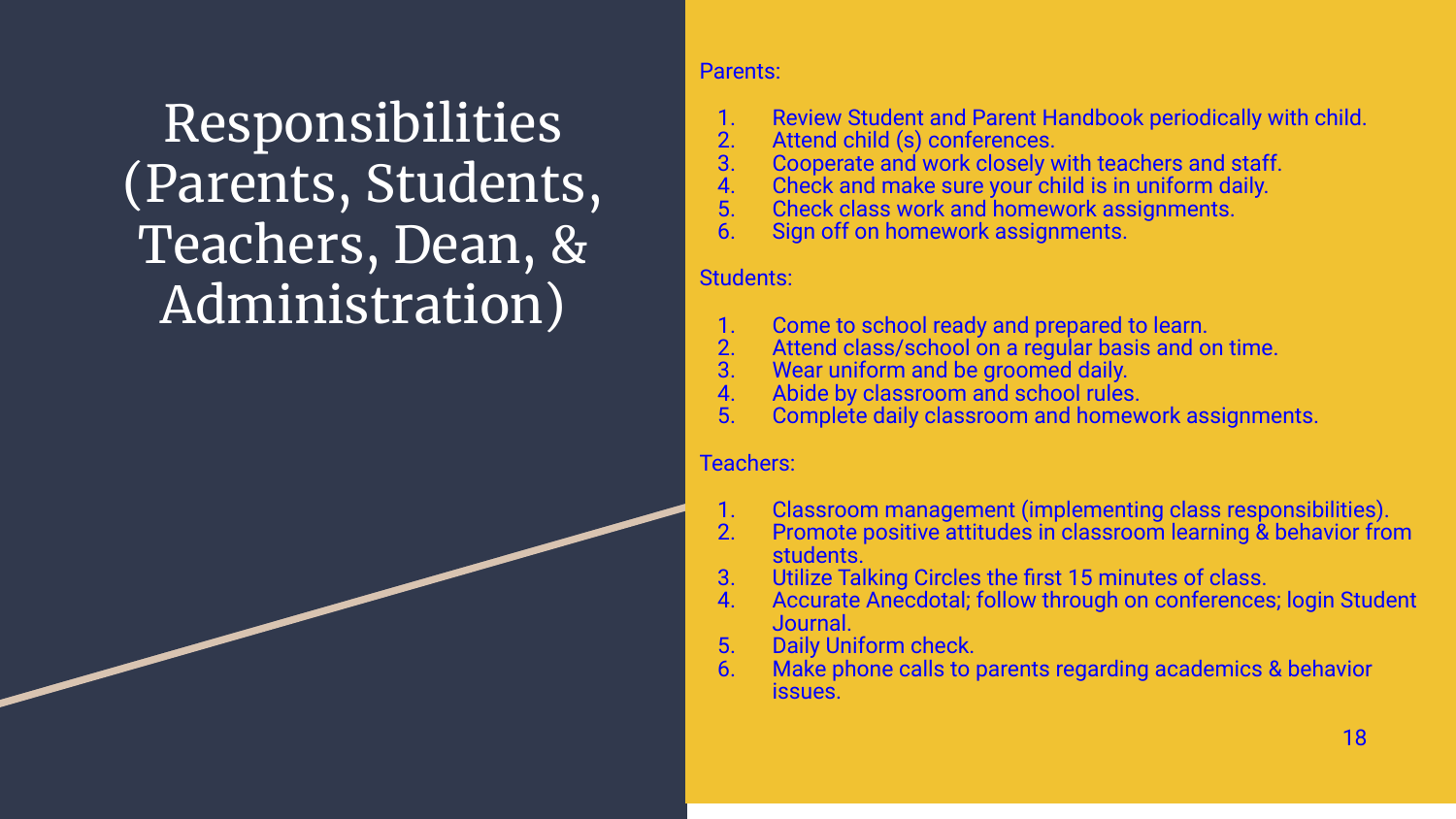# Responsibilities (Con't)

### Dean of Students:

- 1. Daily greeting of students & staff.
- 2. Health screener duties.
- 3. Daily uniform check.
- 4. Daily Security check of the building.
- 5. Schedule conference(s) with teachers, parents and student(s), when necessary.
- 6. Severe infractions/Major disruptions.
- 7. Issue and schedule Detentions.
- 8. Implementation of In-School Suspension program following CPS guidelines with restorative conversations.
- 9. Follow up on returned signed detention forms.
- 10. Promote Talking Circles with Teachers.

### Administration:

- 1. Meet with parents who have missed meeting with Dean and Teacher.
- 2. Support teachers and staff in their mission.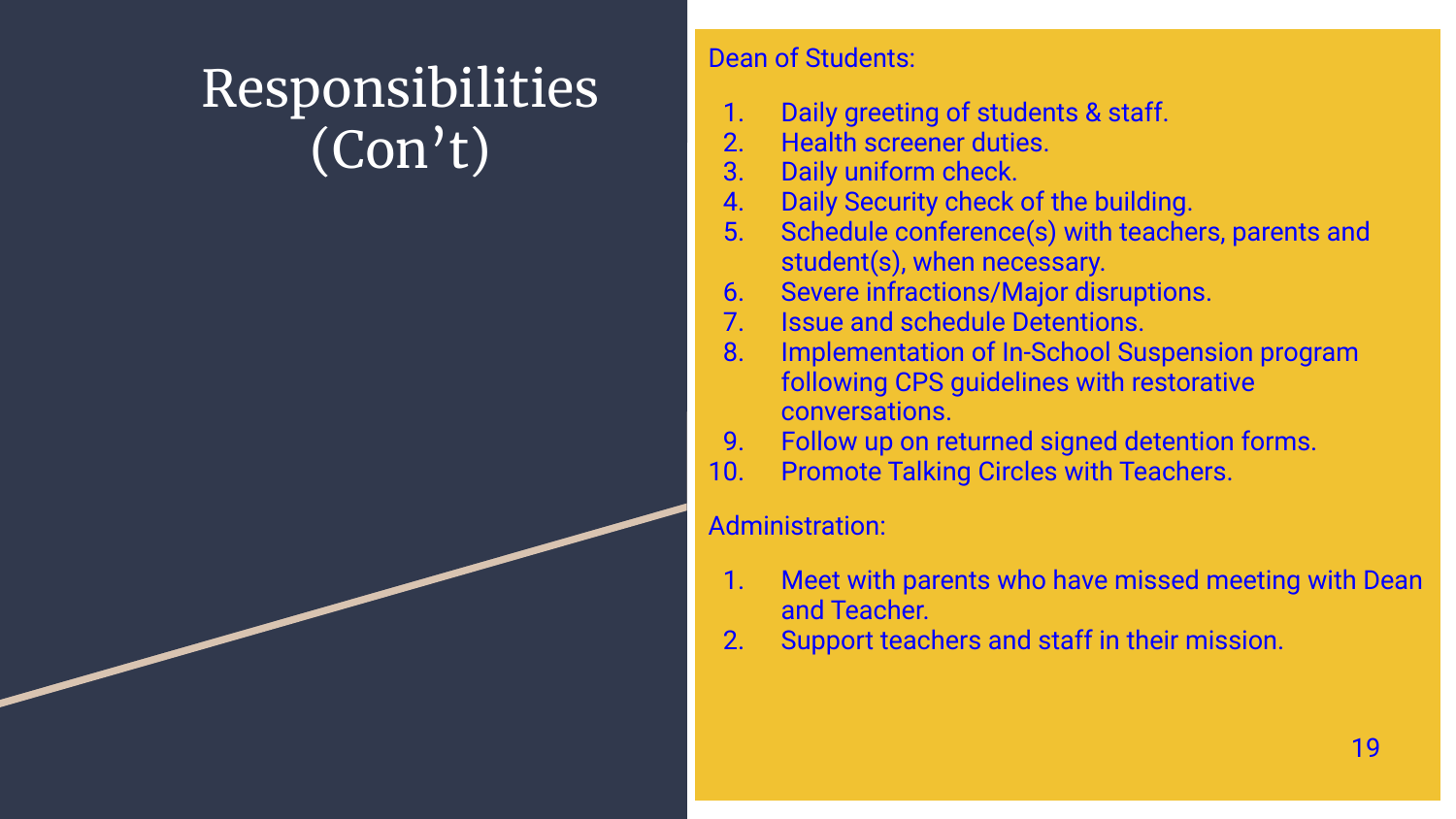# Student Code of Conduct (SCC)

Morrill Math & Science School will follow and enforce the rules of the Chicago Public Schools Student Code of Conduct (SCC).The SCC will be applied in a consistent manner with the belief that students have the right to learn and teachers have the right to teach. Behavior that impedes the achievement of this goal is considered unacceptable and will be addressed by the provisions of the code.

Parents and students must read, sign and return the "Acknowledgement of receipt of the student code of conduct" from the Student Code of Conduct booklet.

Students: Students have the responsibility to know and follow school rules and procedures. Students are responsible for behaving in a manner that permits uninterrupted learning to take place. The SCC is the student's guide for behavior at all times during the school day, while on school property, while traveling to and from school, at any school-related events and extracurricular activities, on any vehicles funded by CPS (such as a school bus), while using CPS network and when the actions affect the missions or operations of the Chicago Public Schools.

Parents/Guardians: The SCC is the parents/guardians guide for understanding the behavior that is expected of your students at school and the steps that will be taken if your child behaves inappropriately.

It is imperative that parents and students read the CPS Student Code of Conduct booklet. It describes inappropriate student behavior, ensures equal treatment for misconduct, and presents specific actions for remediating prohibited behaviors. In this code, discipline is defined as the implementation of adherence to behavioral rules and regulations, which will ensure an educational environment free of mental and physical hazards to students, teachers, and staff. Such an environment is conducive to the practice of good citizenship and encourages learning.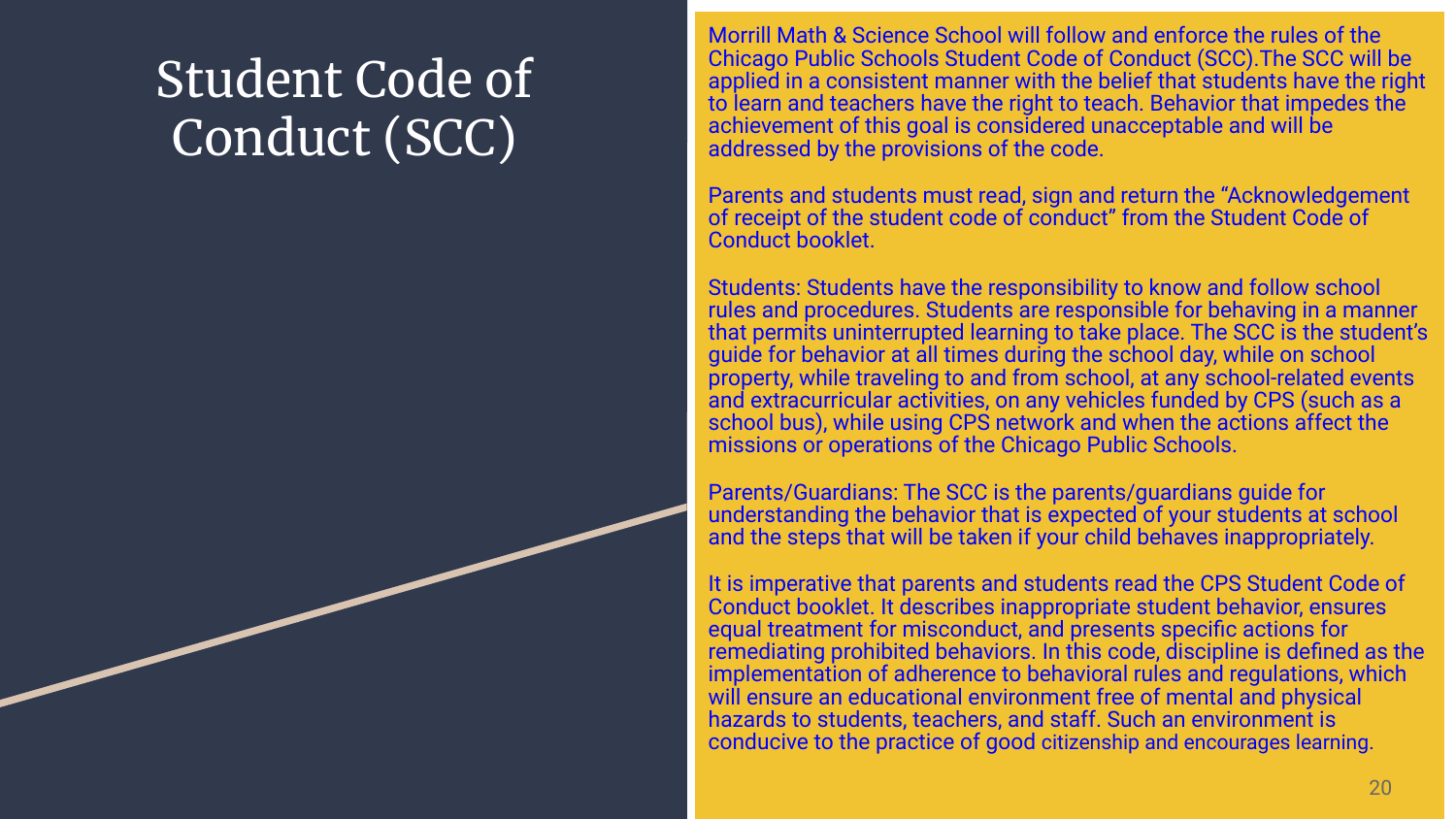# Student Code of Conduct (Con't)

In considering student misconduct, the seriousness of the offense, the academic placement, attitude, and age of the student, the pattern of misconduct, and the degree of cooperation will be considered in determining what action should be taken. The process is intended to be instructional and corrective, not punitive.

 All disciplinary actions for misconduct will include a conference between the teacher, dean or principal and the student, followed by notification to the parent (s) or guardian. The student, parent, or guardian who feels that the disciplinary action that was taken is unwarranted has the right to appeal to the principal.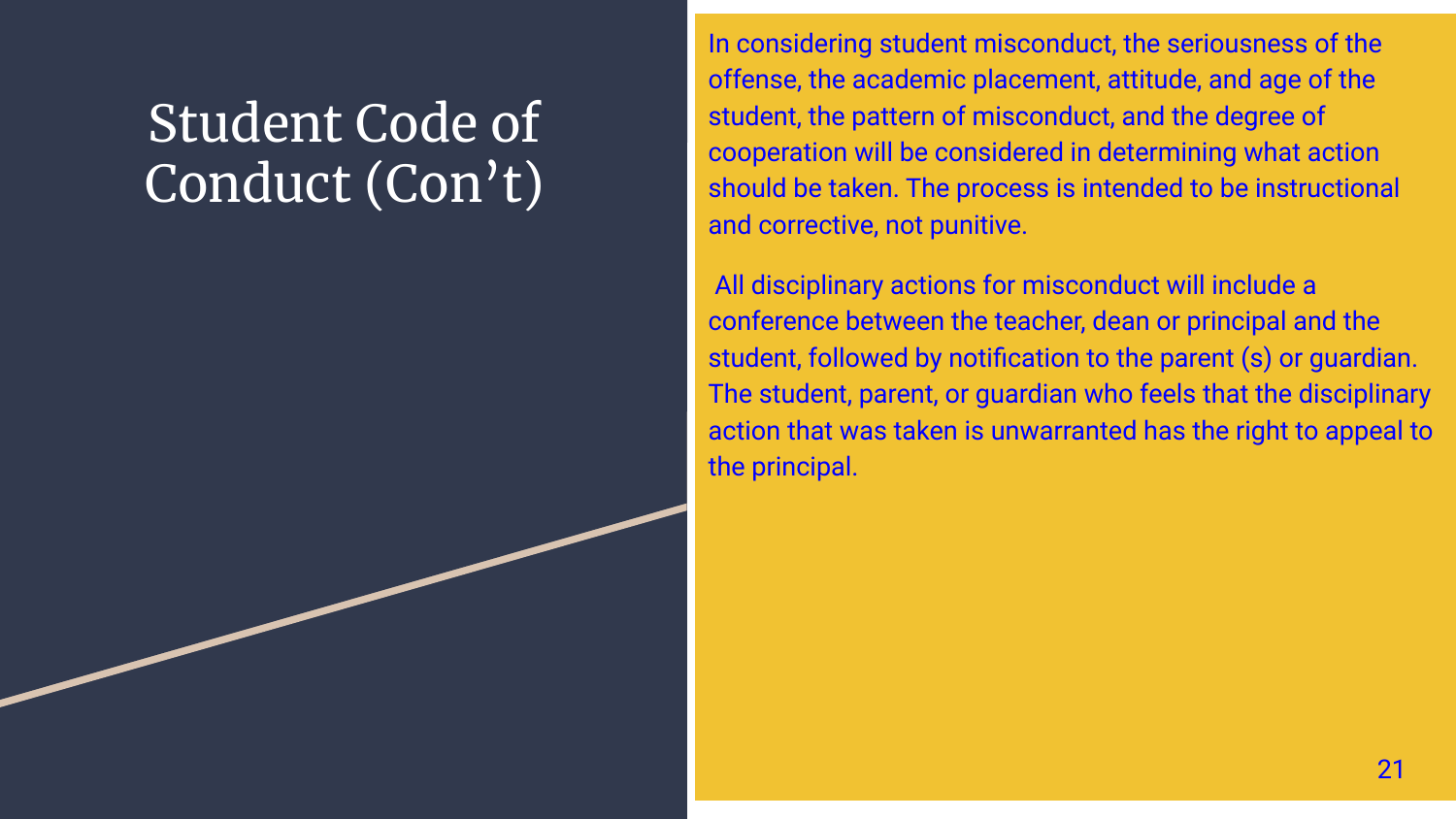# Detentions & Restorative Conservations

Restorative Conversations means taking responsibility and learning to make the right decisions even when it is hard. Students must have the knowledge of what is right (good decision) and what is wrong (bad decision). Self-discipline will help students to be consistent in making good choices. Character building for our students also begins with teaching morals and values that are important so that they may be a positive influence to those around them.

Morrill will communicate with our students about making good choices, successes and failures in choosing right and hold them accountable for their actions.

### Detention Procedures

In our effort to make positive behavioral changes, students will be issued detention and may be unable to participate in extracurricular activities, field trips, and other fun-filled school events. Once the student shows positive behavioral changes, consideration will be given to allow students the opportunity to participate in school activities. Classroom teachers will make the 1st contact with the parent or guardian regarding the inappropriate behavior.

1) Detention will tentatively take place on Tuesdays at 2:00 pm. Students will be picked up by Mr. Wilson (Dean of Students), or security and escorted to Room 216.

 2) Each detention is scheduled for one hour from 2:00 -3:00 pm. When students are late or absent for detention, they must make up the missed time.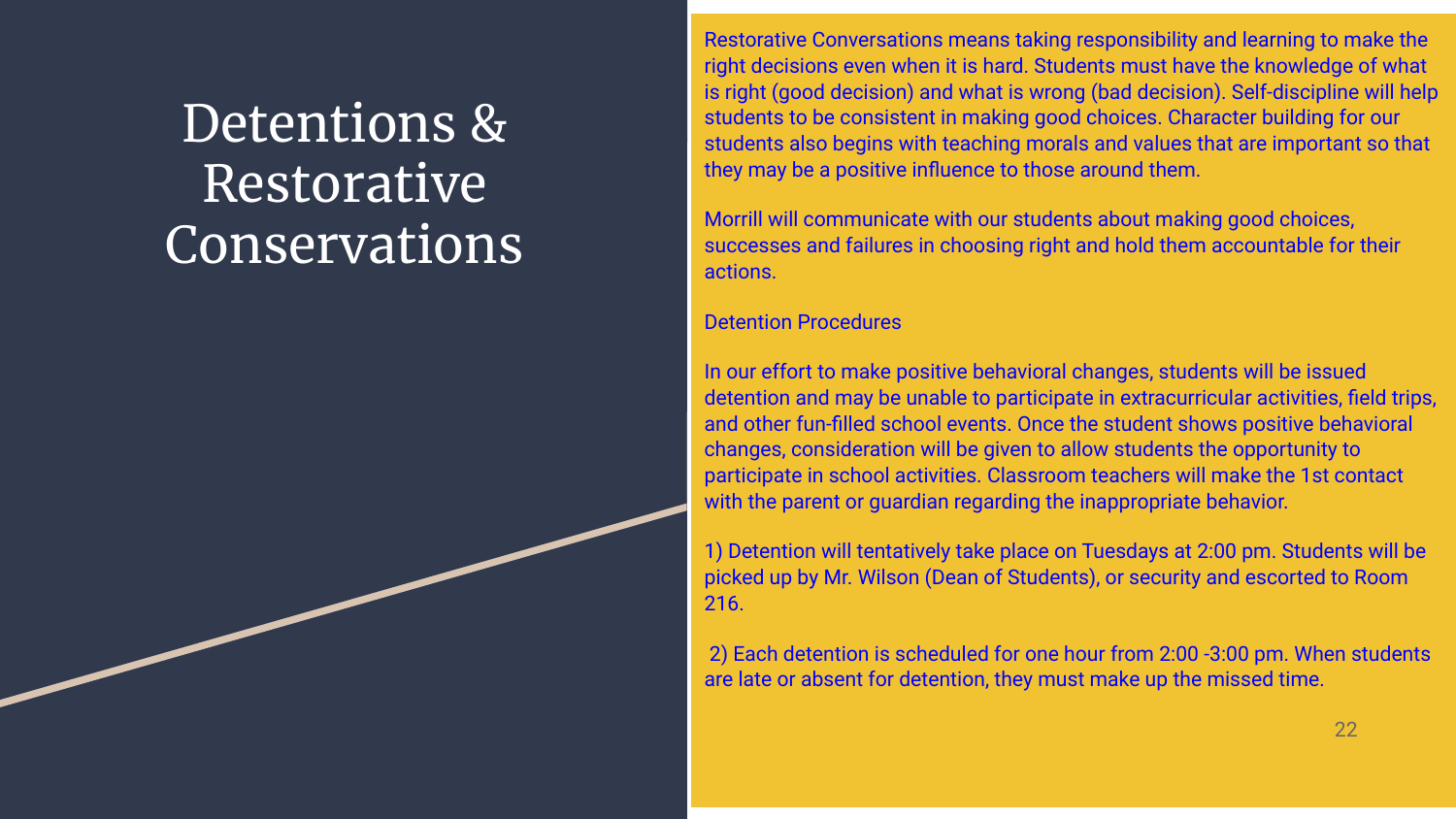# Detentions & Restorative Conversations (Con't)

3) If students miss their detention date, an extra day of detention will be added or other consequences will be added (i.e. loss of extracurricular activities, field trips, game day, after school programs, etc.).

4) Detention forms must be signed by a parent/guardian and returned to the Dean before the scheduled detention date. Any unsigned forms will result in an extra day of detention. Parents will be notified.

5) In addition to detention for unacceptable behavior, detention will also be given to students for two out-of-school uniform warnings. Detentions for "Out of uniform" warnings will be based on a student's situation.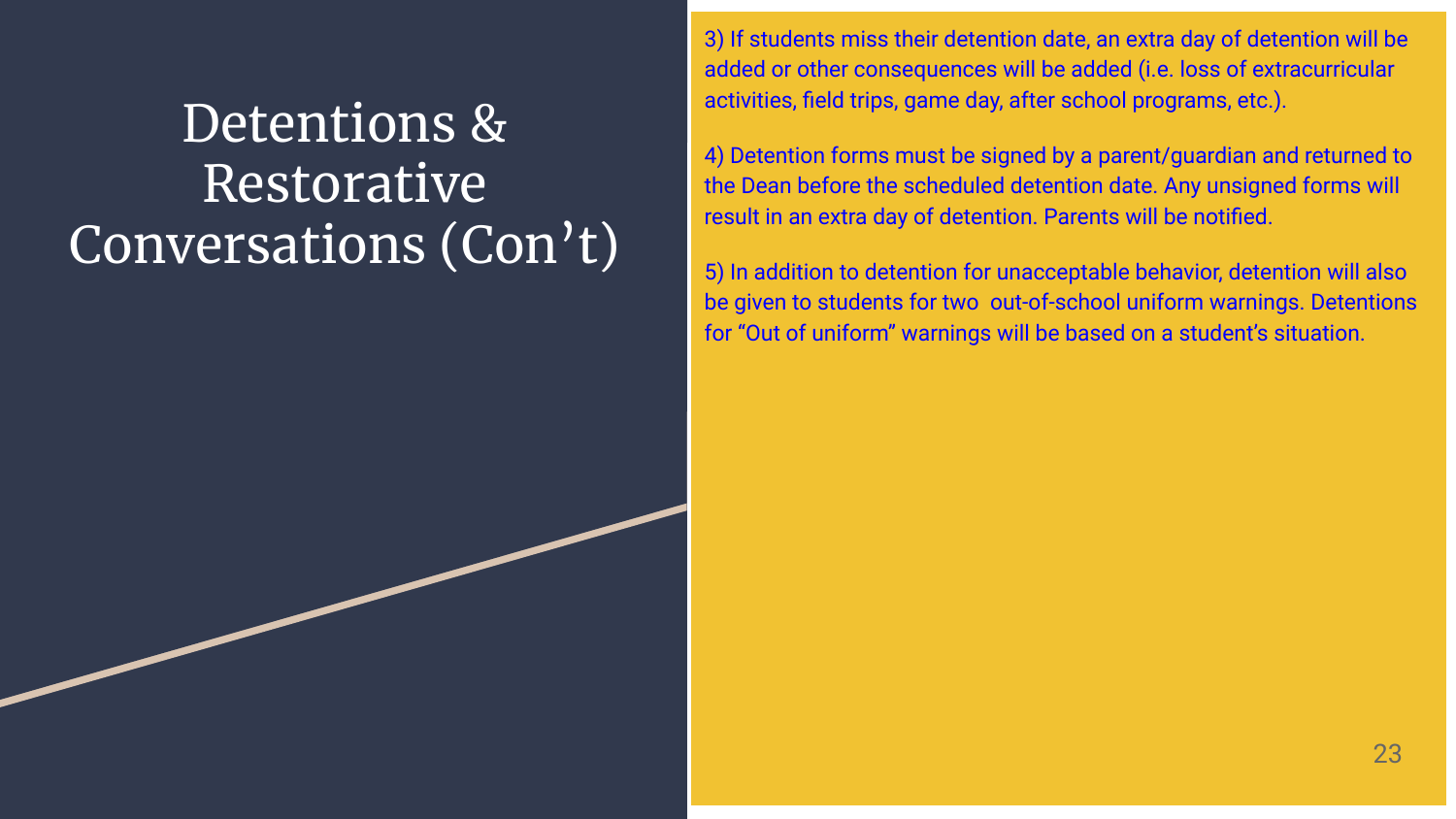# School Suspensions

### IN-SCHOOL (ISS) AND OUT-OF-SCHOOL (OSS) SUSPENSIONS

 Schools have many strategies and policies that are used for stopping and preventing student behavior problems and being disruptive to the learning environment. To help students learn there are consequences when violations of the school's rules occur. Morrill's goals are to teach students positive strategies through Talking Circles, Peace Circles and Restorative Conversations in dealing with conflict, develop and maintain self-control and respect, respect for others, adhere to all school rules. The CPS Student Code of Conduct (SCC) addresses In-School and Out-of-School suspensions in detail. Students and parents will receive a copy of the CPS Student Code of Conduct.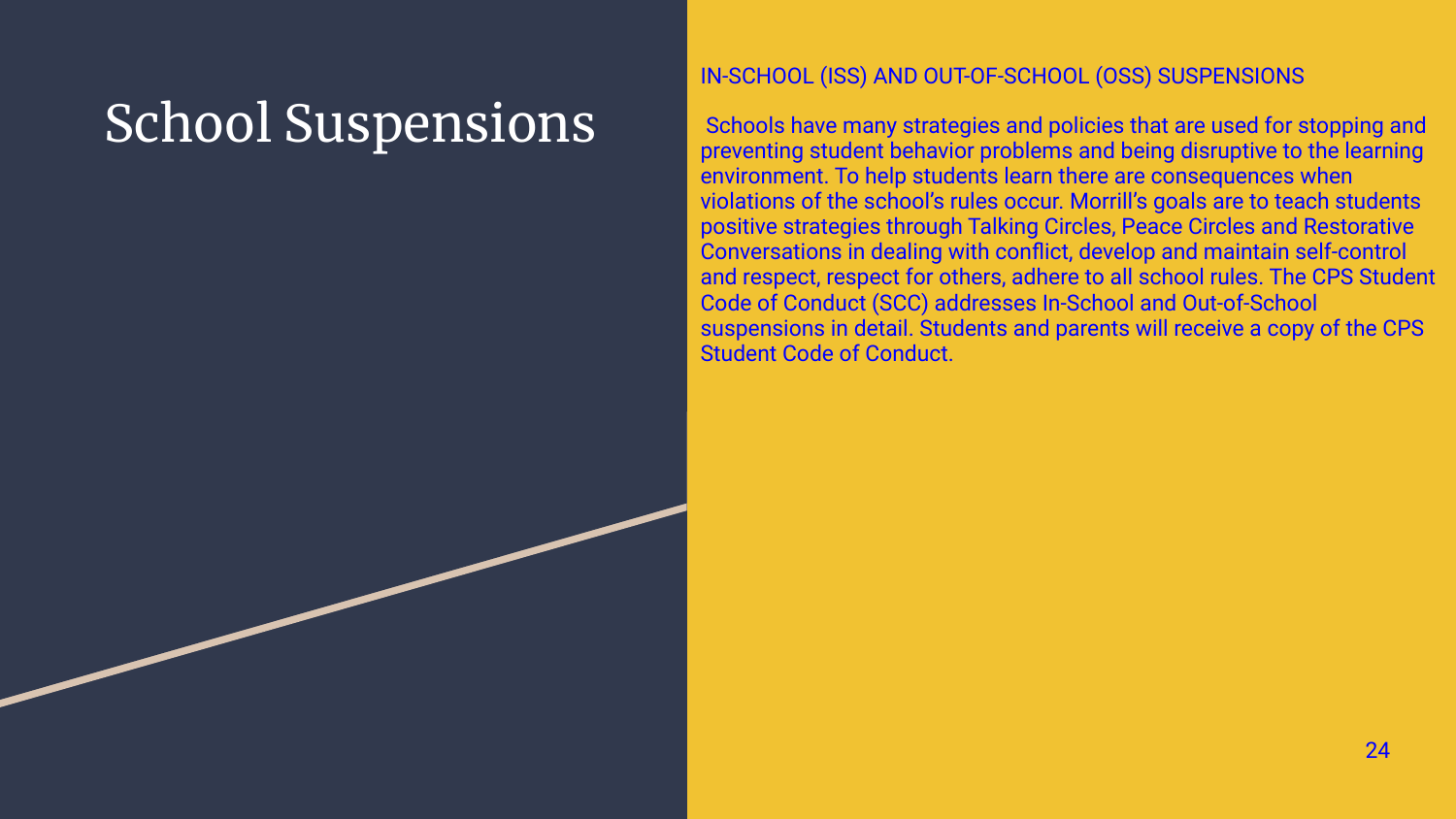# Cell Phone Policy

# Computer Usage

### Cell Phone Policy

Follow CPS student code of conduct. Cell phones are not to be used while in the school building for non educational purposes. Students are not allowed to use the CPS Wifi network without staff approval. Please click on the following link for more information about [CPS Cell Phone Policy](https://docs.google.com/document/d/1UlCzOXEAgbgpB9PbHC4BXU-zQDQZ_BqbS8U4MYvuxxY/edit) .

 Students found in violation of this will receive an appropriate consequence, which may include having student banned from having a phone on school property. In addition, students who consistently violate the cell phone policy will have their phones confiscated and given to the Dean of Students. The phone will remain with the Dean until a parent or Guardian comes to the school to retrieve the phone.

### COMPUTER USE

1. All rules and procedures in the computer labs, classrooms and Student Code of Conduct handbook must be followed when using the computers. Students will receive consequences if the computer usage rules are not followed. Students that are tracked going to inappropriate websites will be subject to disciplinary action following the Student code of conduct handbook including banned from using the computer.

2. All Technology devices must be returned in good working order with no keys missing, cracked/scratched screens and no food or liquid damage.

*Chicago Public Schools and Morrill Elementary School are not responsible for the loss or theft of any personal items brought to school by students. Students are encouraged to leave valuable personal items at home. Those items may include, but are not limited to cell phones, laptops, ear bugs/head and other electronics, jewelry, and other personal item.*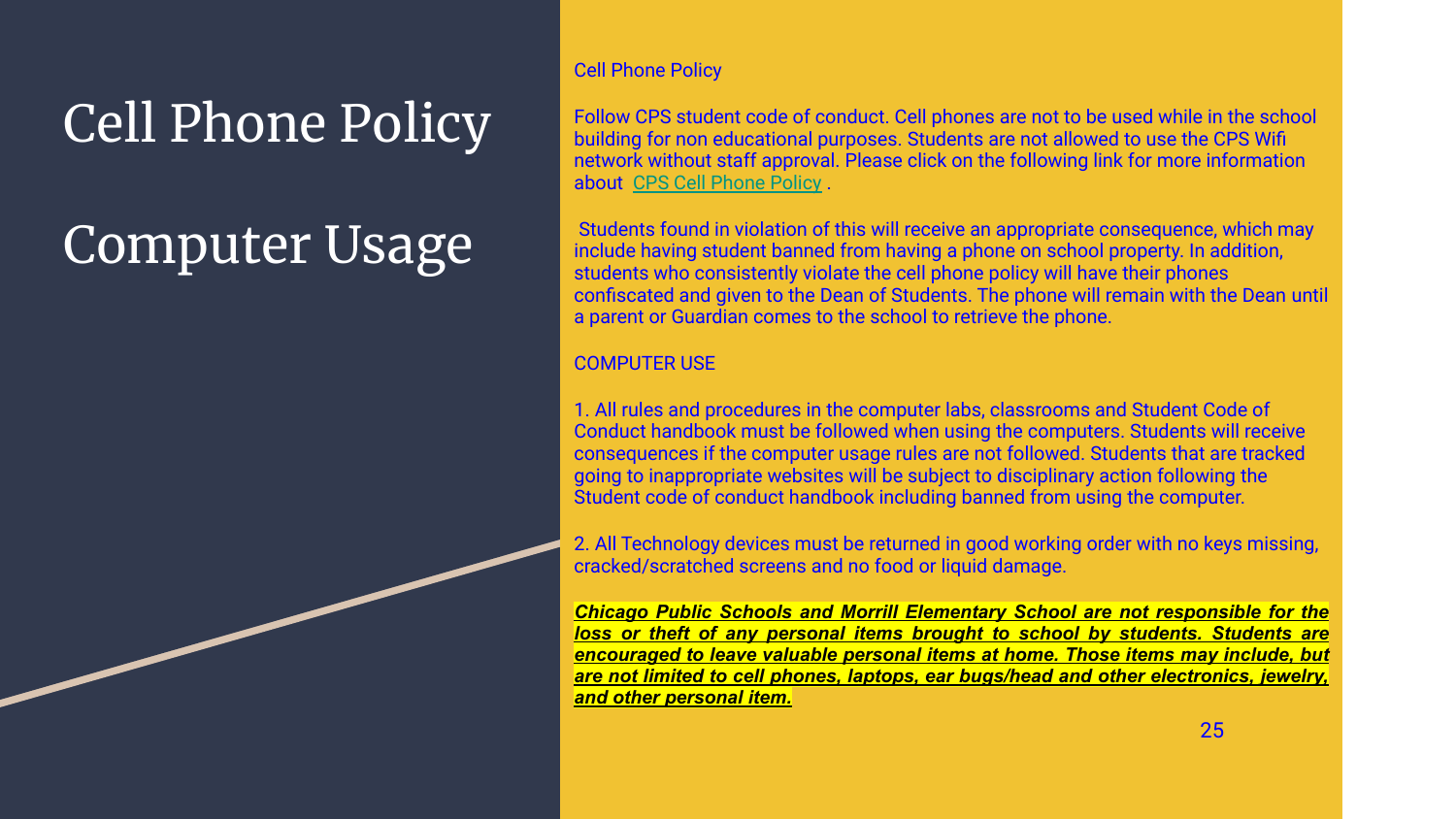# Morrill's School Uniform Policy

Morrill Math & Science School Uniform Policy

1) Students are expected to observe basic standards of cleanliness, modesty, and good grooming.

 2) Uniform check is a part of the "morning routine". Uniforms must be checked daily. Any student who does not adhere to the uniform policy should be sent to the Dean of Students.

 3) Homeroom teachers will institute a uniform incentive and reward program for their classroom.

Dress Code

- Navy Blue Polo Top (Pre-K to 5th Grade)
- Grey Polo Top (6th to 8th Grade)
- Solid Navy/Black Pants (Pre-K to 8th Grade) No Jeans
- No hats or hoodies are allowed in building during the school day
- Skirts and shorts must be knee length
- Gym Uniforms -Blue or Grey Morril logo shirt (Navy or Black shorts/pants
- No oversized pants or shirts. No pants worn below the waist
- No heels or flip-flops.
- No Dew Rags on the head

 Students who fail to follow a school's dress code or uniform policy may be given detentions or excluded from extracurricular activities. A student may receive additional consequences for violating a school's dress code or uniform policy if the student's dress disrupts or may disrupt the educational process. For example, a student may receive a consequence for wearing clothing or accessories that display gang affiliation.

 On dress-down days, students must continue to dress appropriately. Clothes that are too tight, too loose, pants that sag below the waist, or reveal undergarments will not be allowed.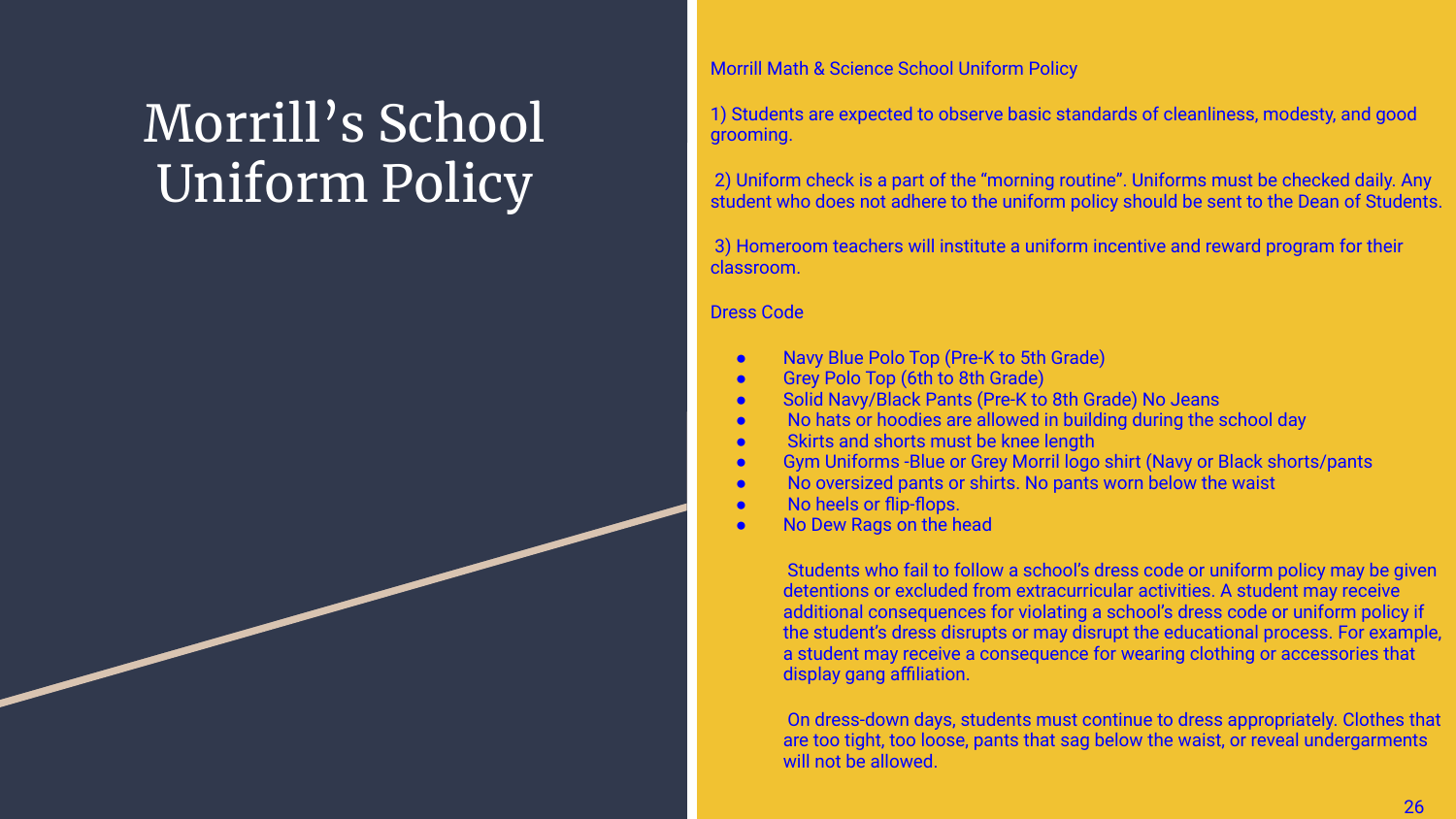# Uniform Policy (Con't)

### OUT-OF-UNIFORM POLICY

There are days when the school allows students to come out of uniform. However, our students must still dress appropriately. The following are guidelines that the students must follow on our relaxed out-of-uniform days. Disclaimer: Continuous violation of the out-of-uniform policy will result in students not being able to participate in out-of-uniform days, future events/activities and may result in disciplinary action.

Out-of-Uniform Appropriate Attire

- 1) jeans with no large holes above the knee
- 2) plain slacks
- 3) regular uniform attire
- 4) polo shirts with no inappropriate graphics
- 5) t-shirts or sweatshirts with no inappropriate graphics
- 6) sweaters with no inappropriate graphics
- 7) skirts and dresses to the knees
- 8) skorts to the knees
- 9) blouses with no inappropriate graphics
- 10) no see-thru attire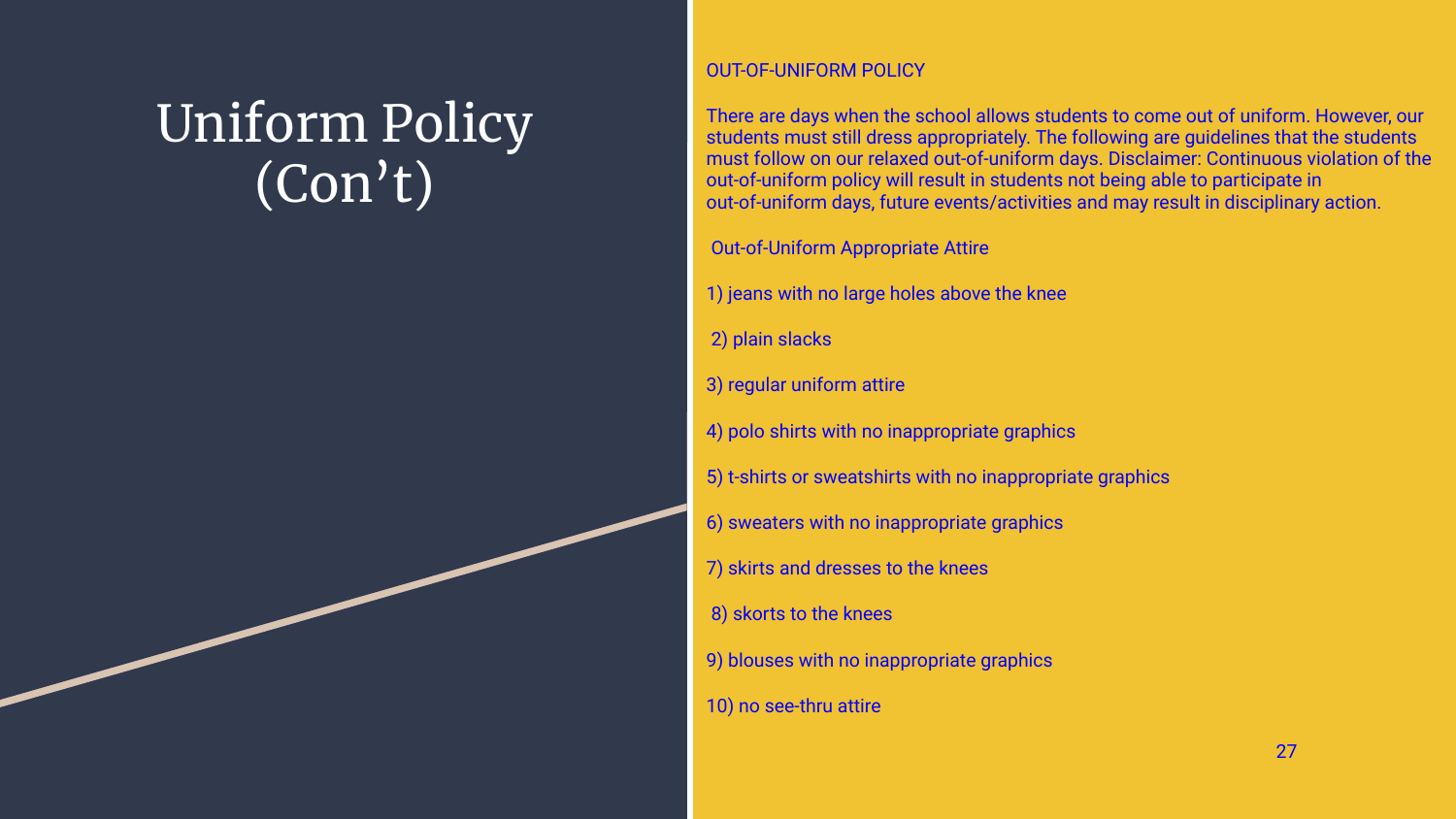# Uniform Policy (Con't)

### 11) no low cut tops or dresses

- 12) no tank tops
- 13) no leggings
- 15) no baggy pants
- 16) no jogging pants
- 17) no flip flops
- 18) no finger shoes
- 19) no pajama pants
- 20) no mix & match socks or shoes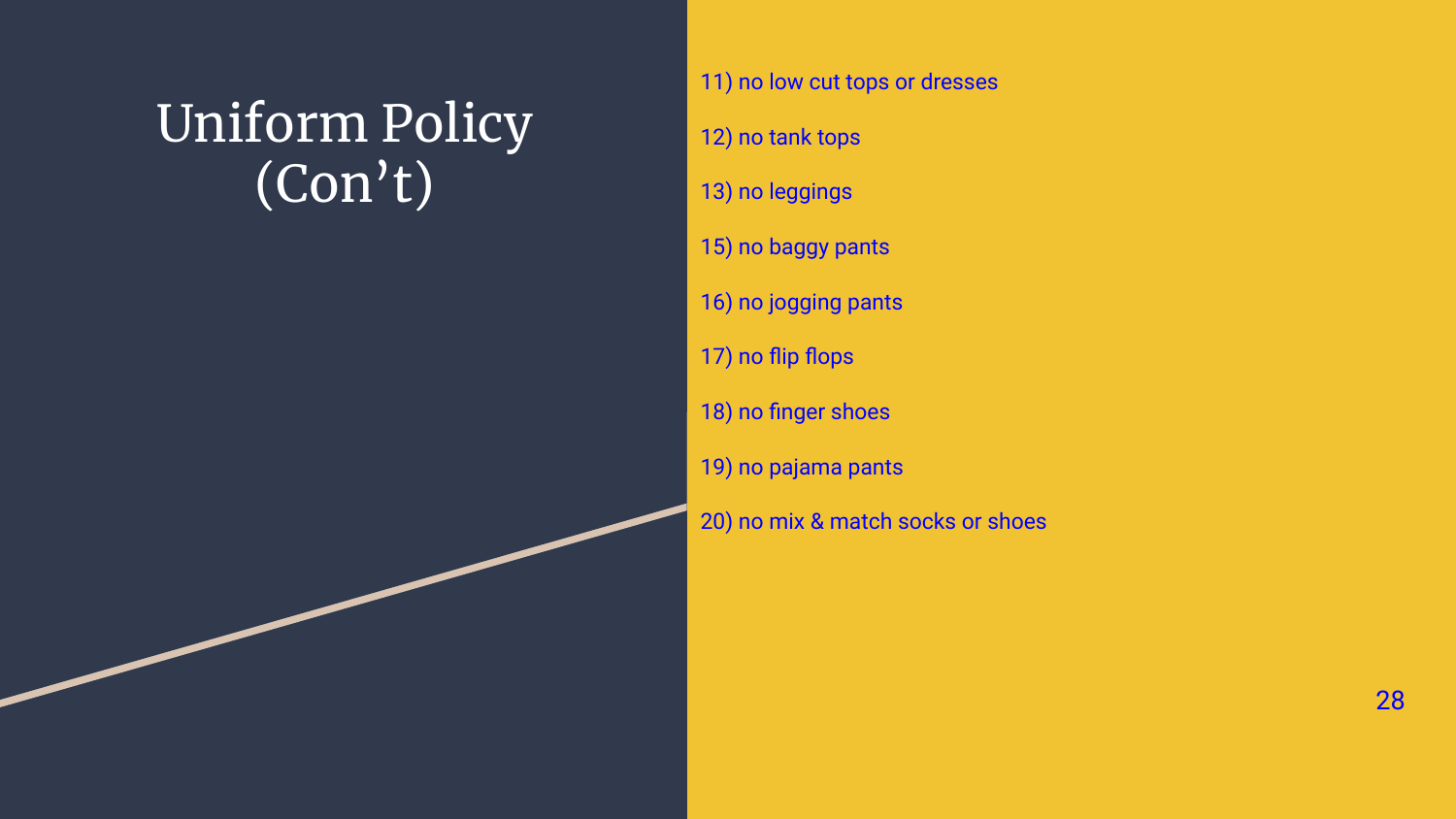# Early Dismissal

### EARLY DISMISSALS

Occasionally, parents must take their children out before school hours are over. To do this, you must send a note to your child's teacher, and the child must be signed out by the office. No child may leave without an adult. NO EARLY DISMISSAL AFTER 2:30

Early dismissals disrupt the school day and classroom instructions. The end of the day is a crucial period for your child to receive homework, assignments/instructions, and important school announcements and reminders.

Early dismissals should be kept to a minimum. If an early dismissal is warranted, parents/guardians must report to the school office and follow the early dismissal procedures. Your child should establish a buddy system with a classmate for homework when absent or leaving school early.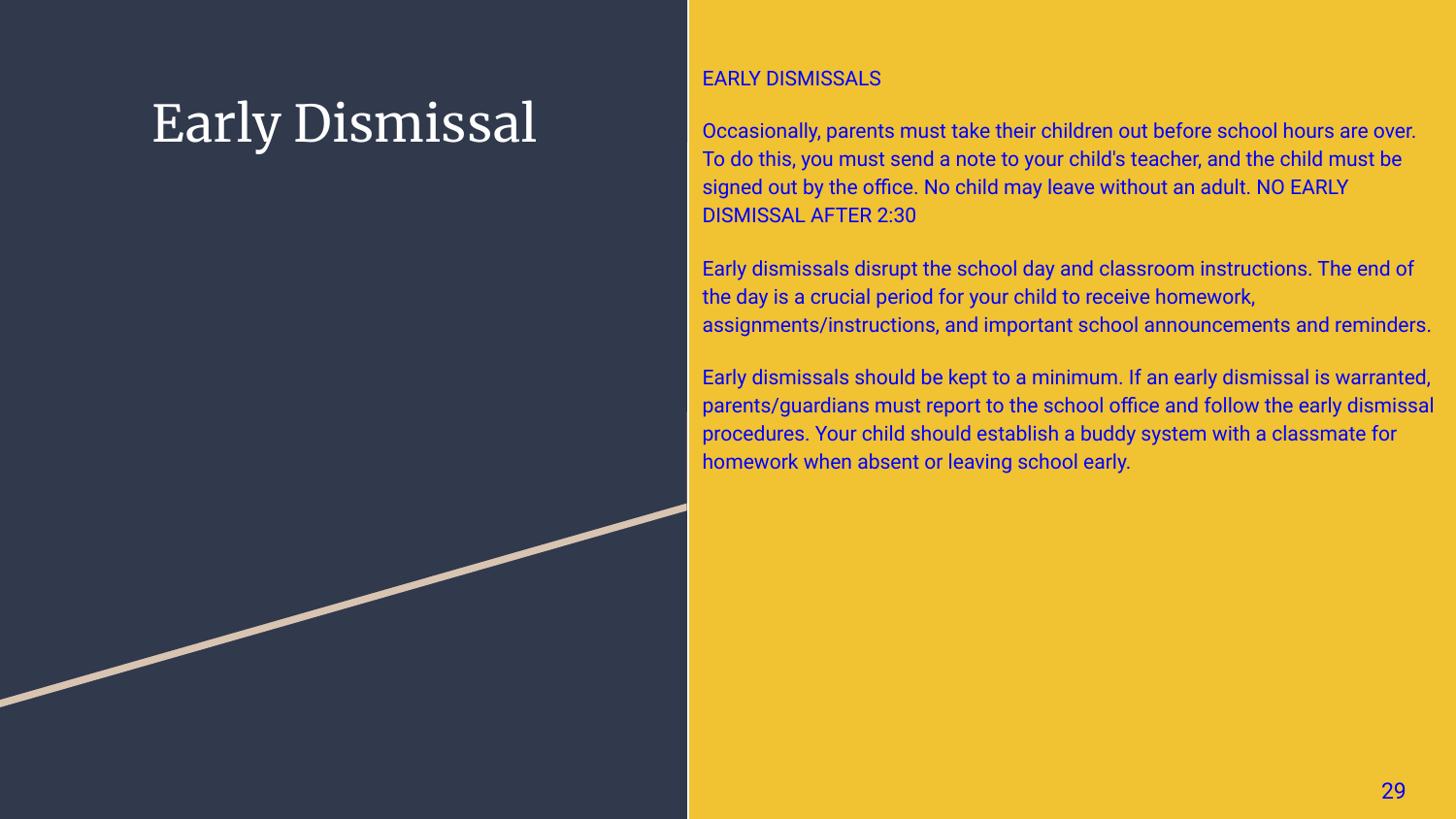Teacher/Parent Appointments

# School Lunch Program

### TEACHER APPOINTMENTS

 Appointments with teachers should be made 24 hours in advance. Parents/Guardians may write a note to the teacher or call the office and arrangements will be made. The teacher cannot be interrupted during instructional time.

 SCHOOL LUNCH PROGRAM Applications for participation in the school's lunch program are distributed to all students at the beginning of the school year. Parents and guardians are asked to complete the application and return it to the school immediately.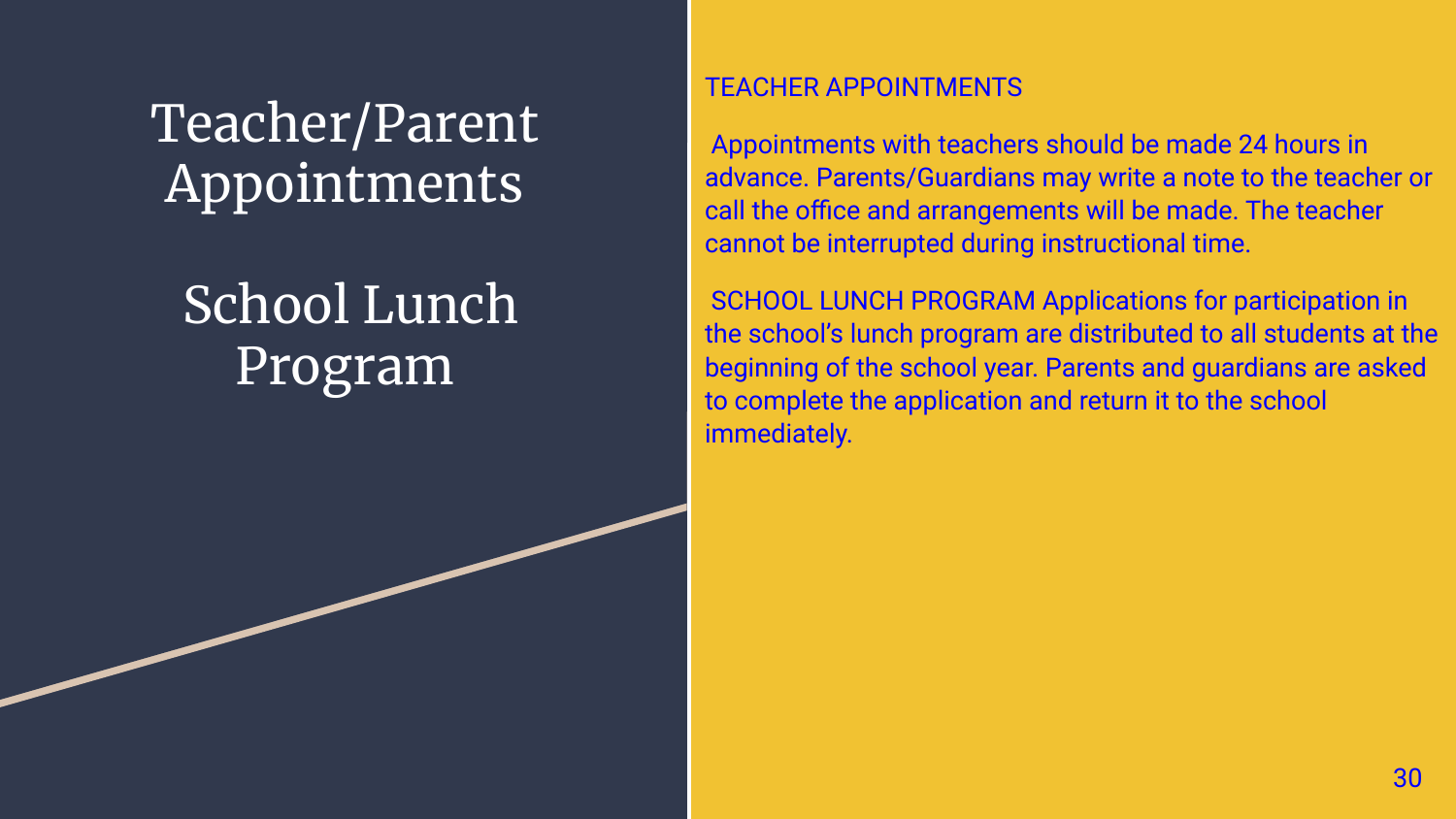# Curriculum & Grading System

#### **CURRICULUM**

To go from one grade to the next, your child must successfully complete the curriculum or subjects taken during the year. The curriculum in grades K-8 includes the subjects of reading, language arts, mathematics, science, social studies, art, technology, and physical education.

Report cards show how well your child is doing in the subjects of the curriculum. The grades on the report card reflect your child's achievement in class and on many forms of assessments. Grades of A, B, C, and D meet promotion standards. However, the grade of D, while passing, means that your child needs to improve. The grade of F means that your child may not pass to the next grade.

The grades on your child's report card are determined by using the following Uniform Grading System:

 $A = 93% -100%$ 

- $B = 85% 92%$
- $C = 77\% 84\%$
- $D = 70\% 76\%$
- $F = 69%$  and below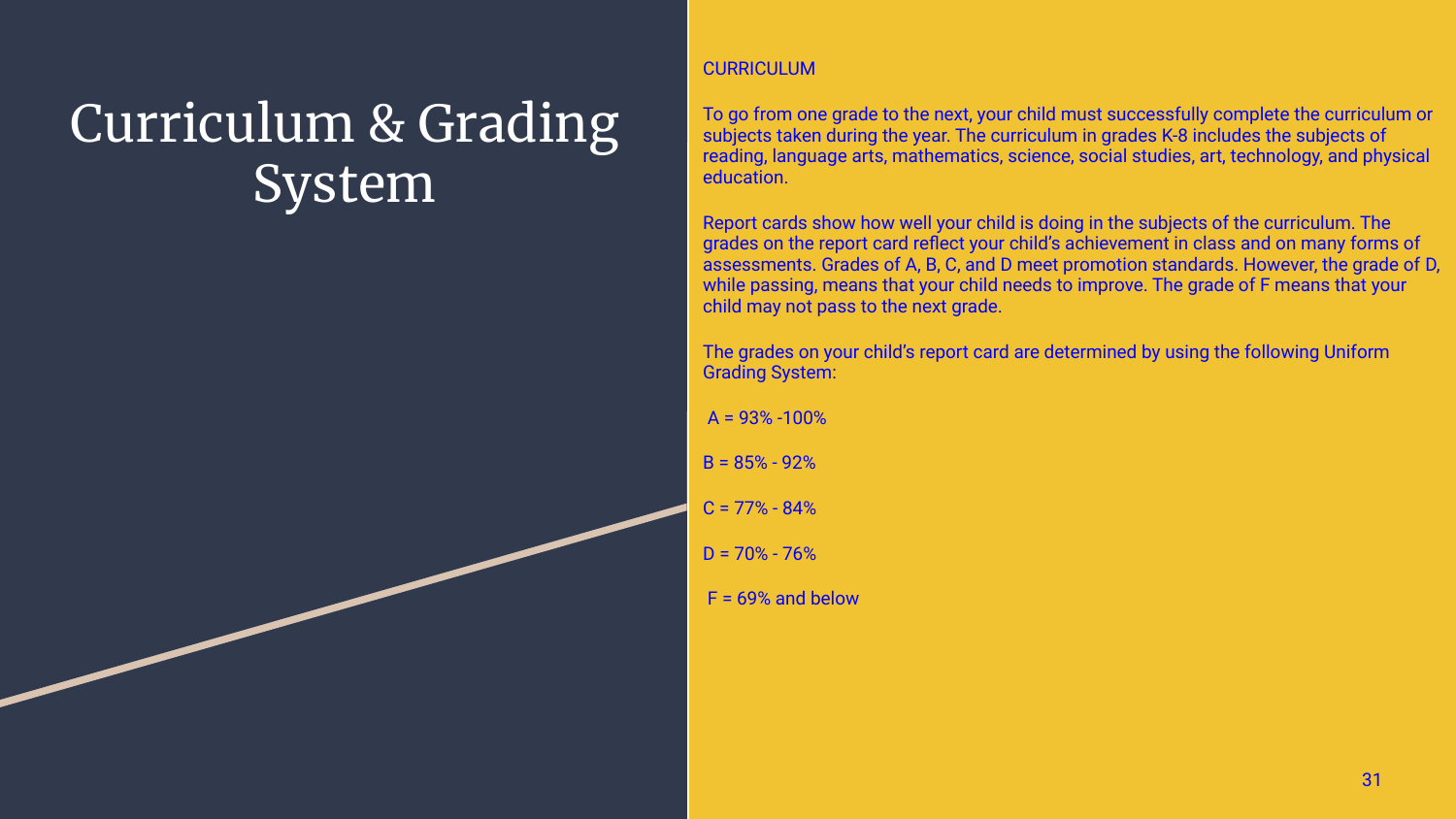# Report Card-Parent Conference Program

# CPS Homework Policy

### REPORT CARD – PARENT CONFERENCE PROGRAM

The Board of Education requests that all parents/guardians visit school for the first and third marking periods to obtain their child's report card and confer with the teachers. Reports are sent home by the students at the end of the second and fourth reporting periods. Progress reports will be sent home after the 5th, 15th, 25th and 30th week of school.

### CPS HOMEWORK POLICY

Homework is a reinforcement of skills taught in the classroom and is designed as an extension of classroom instruction. Homework necessarily includes work not completed during the school day and assignments missed as a result of absences.

Assignments should be well planned and challenging to <u>e</u>ffectivel<u>y</u> utilize out-of-class time and to promote an interest in learning. The specific amount and frequency of assigned homework should be based on student needs, interests, and abilities. Students may also be involved in long-term assignments, projects, and research from time to time.

### Homework Policy

### HOMEWORK IS ASSIGNED EVERY NIGHT

| Kindergarten        | 15-30 minutes every night  |
|---------------------|----------------------------|
| <b>Grades 1,2,3</b> | 30-60 minutes every night  |
| <b>Grades 4,5,6</b> | 45-90 minutes every night  |
| Grades 7,8          | 60-120 minutes every night |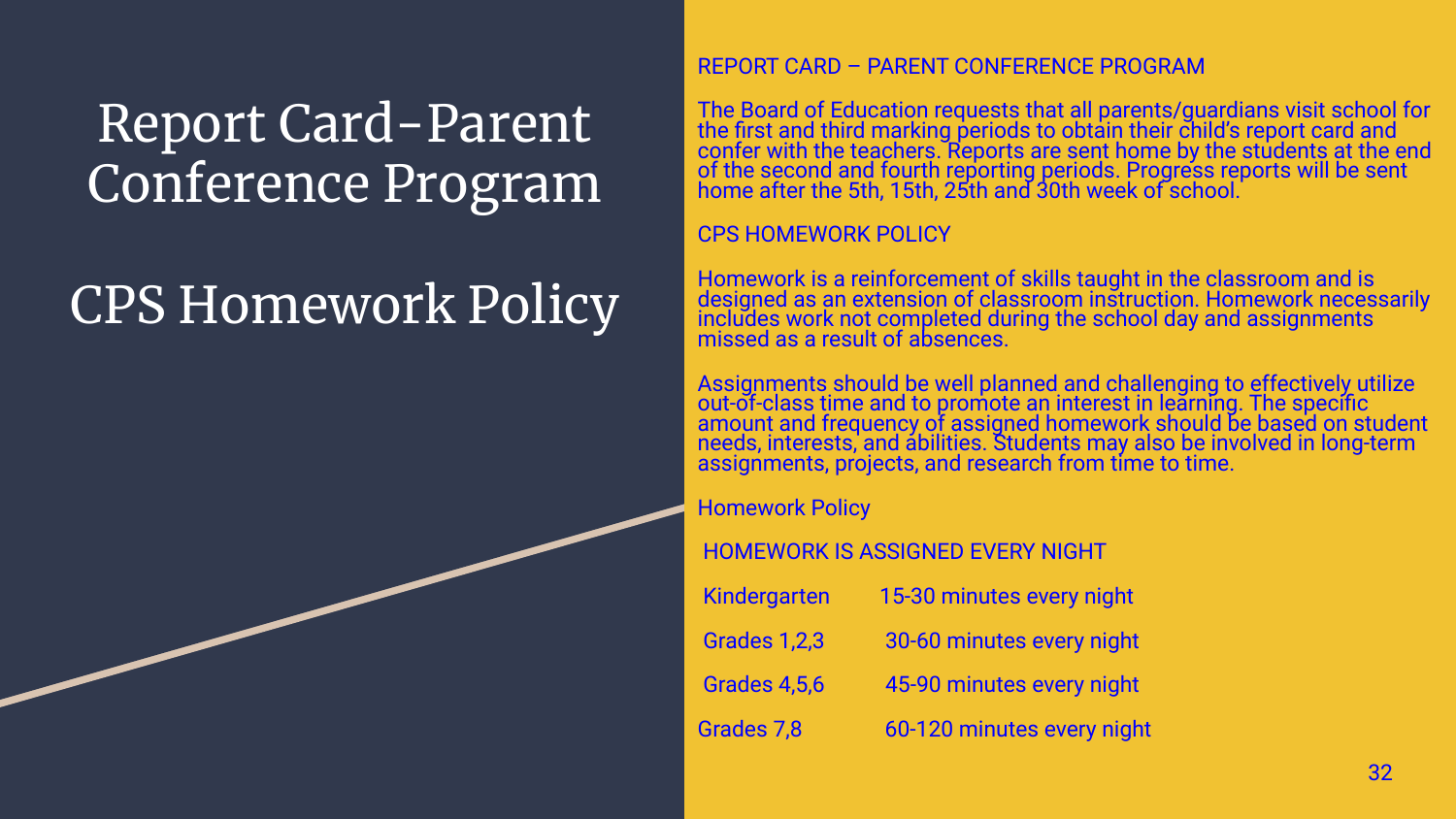# Honor Roll

# Parent Notification

### HONOR ROLL

Honor Roll is applicable to grades 1st - 8th. Students with A's or B's in all of the major subject areas (Reading, Mathematics, Science, Social Studies, Language Arts, Written composition) and no grade lower than a C in minor subjects will be recognized with honor roll status.

### PARENT NOTIFICATION

You must receive written notice if your child is in danger of not passing or of being sent back to a lower grade. The teacher, principal, or counselor will arrange a conference to find ways to help your child and develop an intervention and remediation program.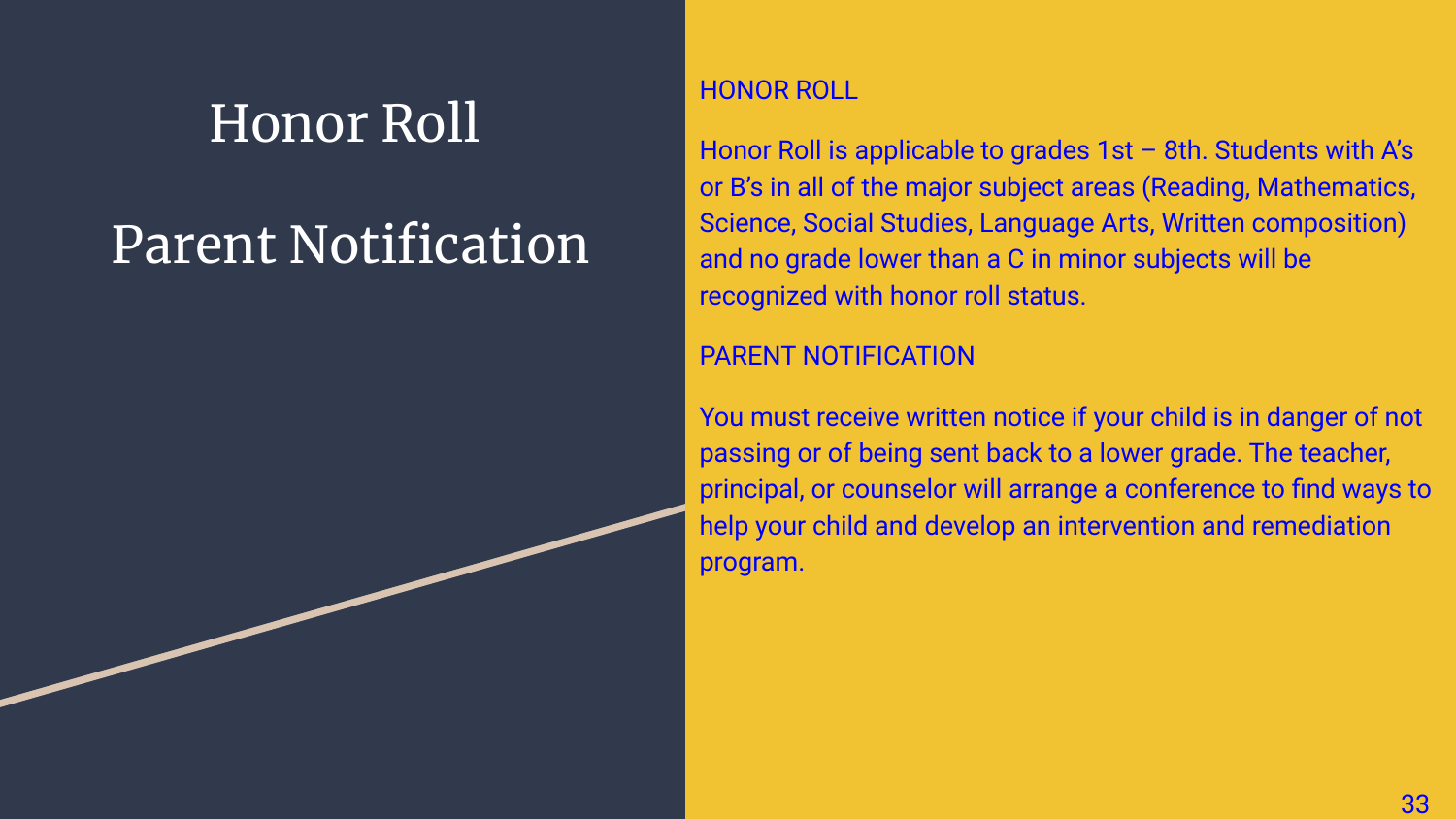# Intervention and Remediation

### INTERVENTION AND REMEDIATION

1. Students who are in danger of failing to meet the promotion criteria will be provided a remediation plan at the earliest possible moment. Interventions will be developed using a number of alternative instructional strategies to meet the student's needs.

2. Parents must be involved in the development and implementation of the remediation plan and/or contract. Once strategies have been mutually agreed upon, the intervention or remediation plan must be signed by a parent or guardian and kept on file in the school.

3. Intervention and remediation plans and/or contracts will include these essential factors: instructional skills and concepts to be reinforced, specific strategies, a timeline, the name of the individual responsible for each step, monitoring procedures, and plans for ongoing evaluation and modifications as necessary.

 Retentions take place only if intervention and remediation efforts have failed to bring the child up to minimum levels of achievement. In addition, the principal, teachers, and other staff must genuinely feel that the child will profit from an extra year at that grade level.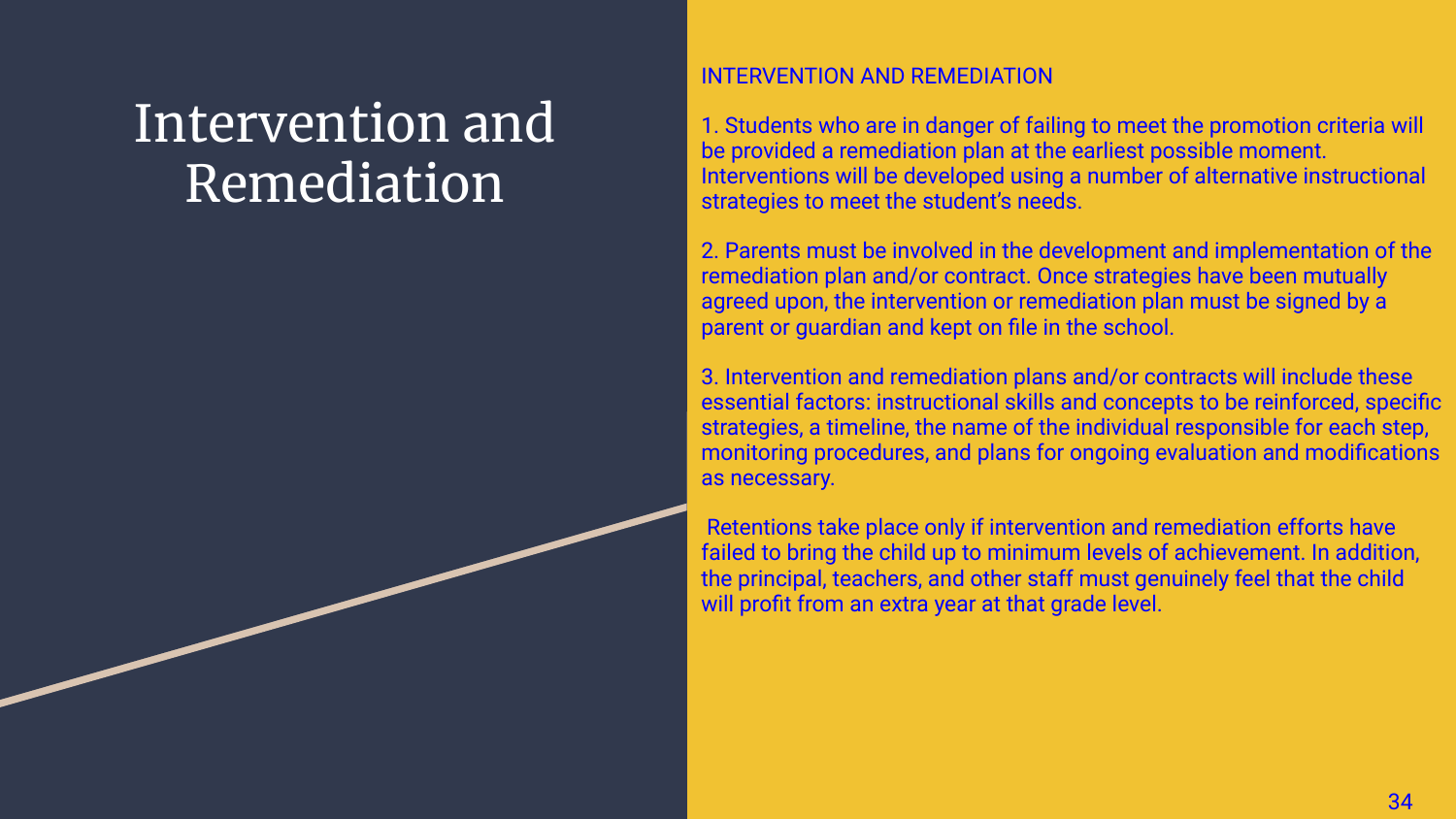# Special Education

# Students with Disabilities

# Bilingual Education

### SPECIAL EDUCATION

Children in special education must meet the curriculum objectives of the regular school program to the greatest extent possible. The school modifies these requirements according to the child's Individualized Education Program (IEP).

### STUDENTS WITH DISABILITIES

Students with disabilities, including children who have limited English proficiency, who receive services in regular classroom setting should be provided with instructional modifications, as appropriate, consistent with each student's Individualized Education Plan (IEP). When a student's instruction has been modified, the teacher will indicate this modification by putting an (S) after each student's grade.

### BILINGUAL EDUCATION

Limited-English proficient children in bilingual education programs pass from one grade to the next after successfully finishing subjects for the year in their native language and/or English. The use of English for instruction increases as the children learn skills in English. They also take English as a Second Language (ESL). Children in bilingual instructional categories A and B who study subjects in their native language take criterion-referenced (work related) tests in their own language where such tests exist. Teacher made tests in the native language and teacher judgment are used where criterion-referenced test do not exist.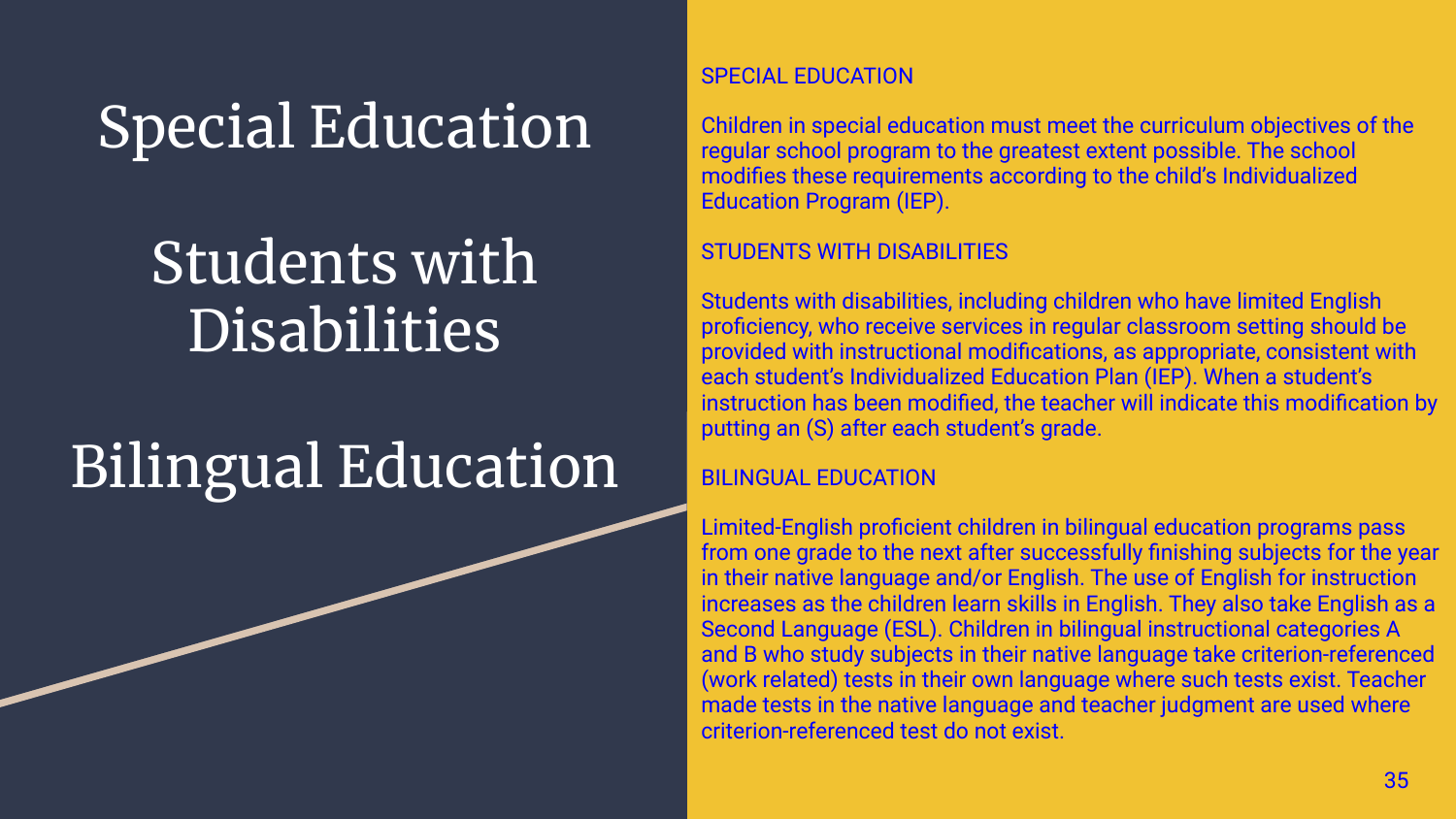# Graduation Criteria

# School Supplies

# Field Trips

### CRITERIA FOR GRADUATION

1. Students should have successfully completed the elementary school curriculum and must meet the established criteria on the NWEA and attendance expectations. 2. The successful completion of the curriculum is most accurately reflected on the report card. 3. Successful performance on tests of the Constitution of the United States and the State of Illinois (Public Law 195) is required. Limited-English proficient students can take the Constitution test in English or the native language as determined by teacher judgment.

### SCHOOL SUPPLIES

Each child is expected to be prepared for school daily with his/her own supplies. All supplies must be properly identified and replenished as needed throughout the year.

### **FIELD TRIPS**

1. Field trips are planned by classroom teachers to enrich and extend student learning beyond the classroom. 2. If a cost is involved for the field trip, the cost is paid by the student. 3. A completed and signed permission slip is required from the student's parents/guardians before they can attend the field trip. 4. In some cases, it may be necessary to require a parent/guardian to accompany his/her child on a field trip. 5. If you would like to be a chaperone, you must contact the teacher who is sponsoring the field trip.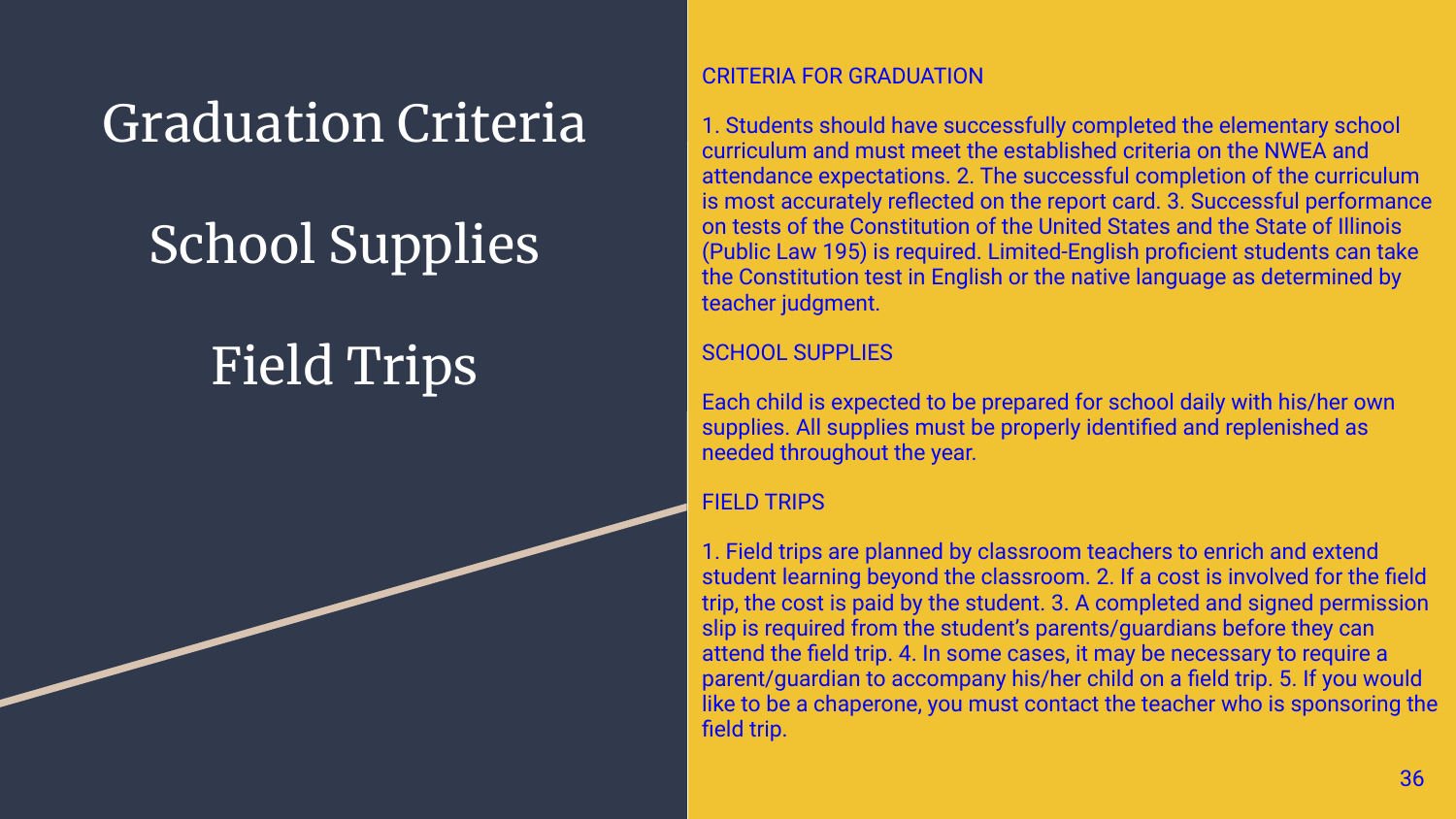# Policy on Money Collections

# Personal Property

# Lost/Damaged Books

### POLICY ON MONEY COLLECTIONS

No special money collections may be taken in any classroom without explicit written permission from the principal's office. Teachers, students, or parents are not permitted to initiate this practice.

PERSONAL PROPERTY Children should not bring large sums of money and personal items of any value to school. Such items could get lost or broken. The school will not be responsible for loss or broken items. The school reserves the right to collect these items from the students and return them to the parent/guardian.

### LOST/DAMAGED BOOKS

 Students are responsible for the books issued by the classroom teacher. Books that are damaged or lost will be replaced at the expense of the student. Transfers and graduation clearance will be delayed until all outstanding debt has been paid.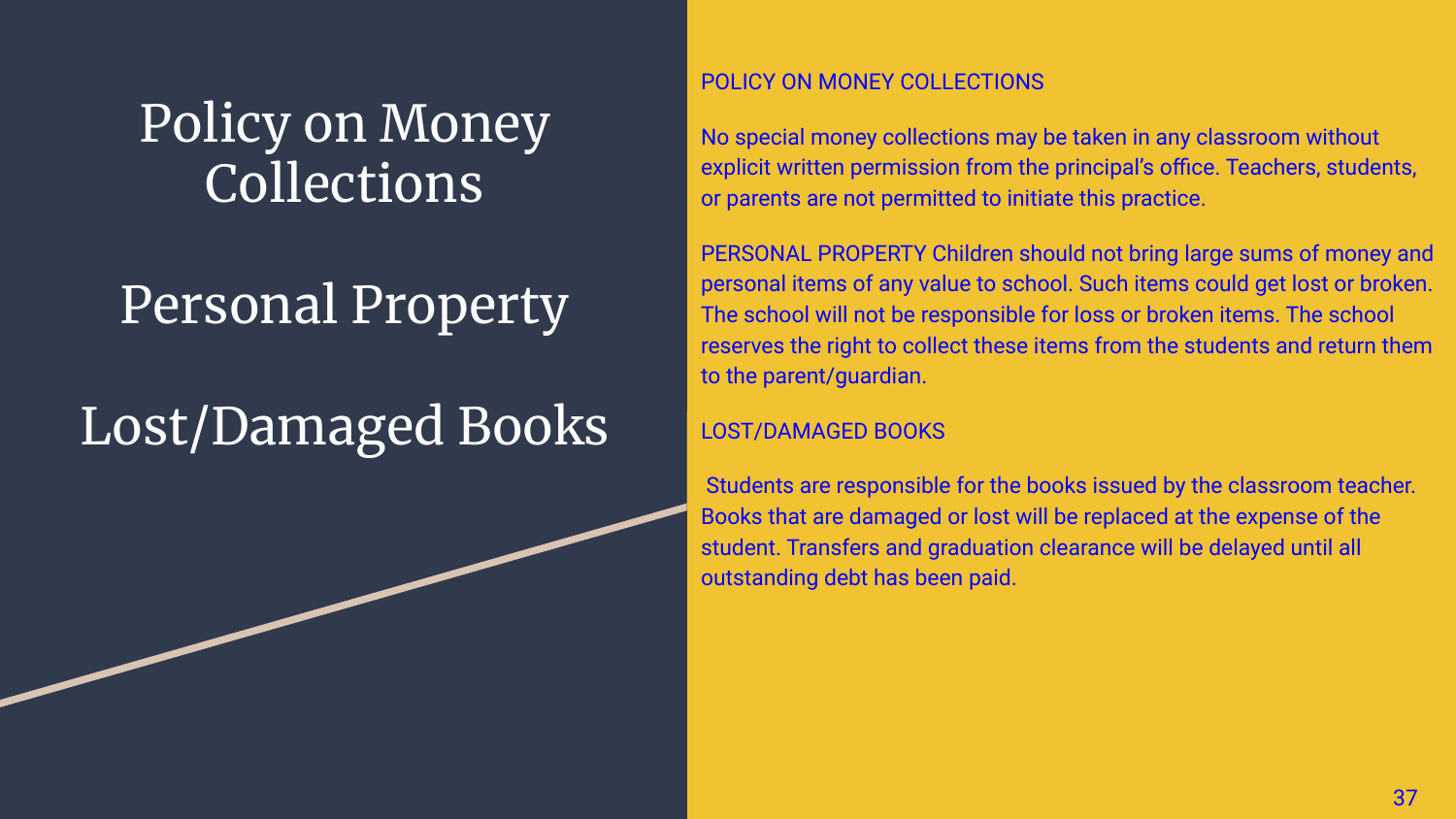### Student Eligibility

### Participation in Extracurricular Activities

### Incentive/Reward Program

### STUDENT ELIGIBILITY

For liability reasons, only registered students are allowed to attend classes and activities at Morrill. No exceptions can be made. This also includes non-academic activities (field trips, sporting events, etc.)

### PARTICIPATION IN EXTRACURRICULAR ACTIVITIES

 Students who do not maintain appropriate academic standard and social behavior may be removed from extra-curricular activities. Social behavior must be in compliance with the Chicago Public Schools Student Code of Conduct.

### INCENTIVE/REWARDS

Morrill believes strongly in incentives and rewarding students for their outstanding academic success and their behavior. Morrill will start the "Sky the Limit" incentive program in August 2021 that will include the following:

- School-Wide Climate Assembly
- **Student of the Month from Each Classroom**
- Classroom of the Month
- **Staff Member of the Month**

 Rewards may include award assemblies, movie, field trips, game day, dance, ice cream social, sports, out-of-uniform pass, homework passes and many others.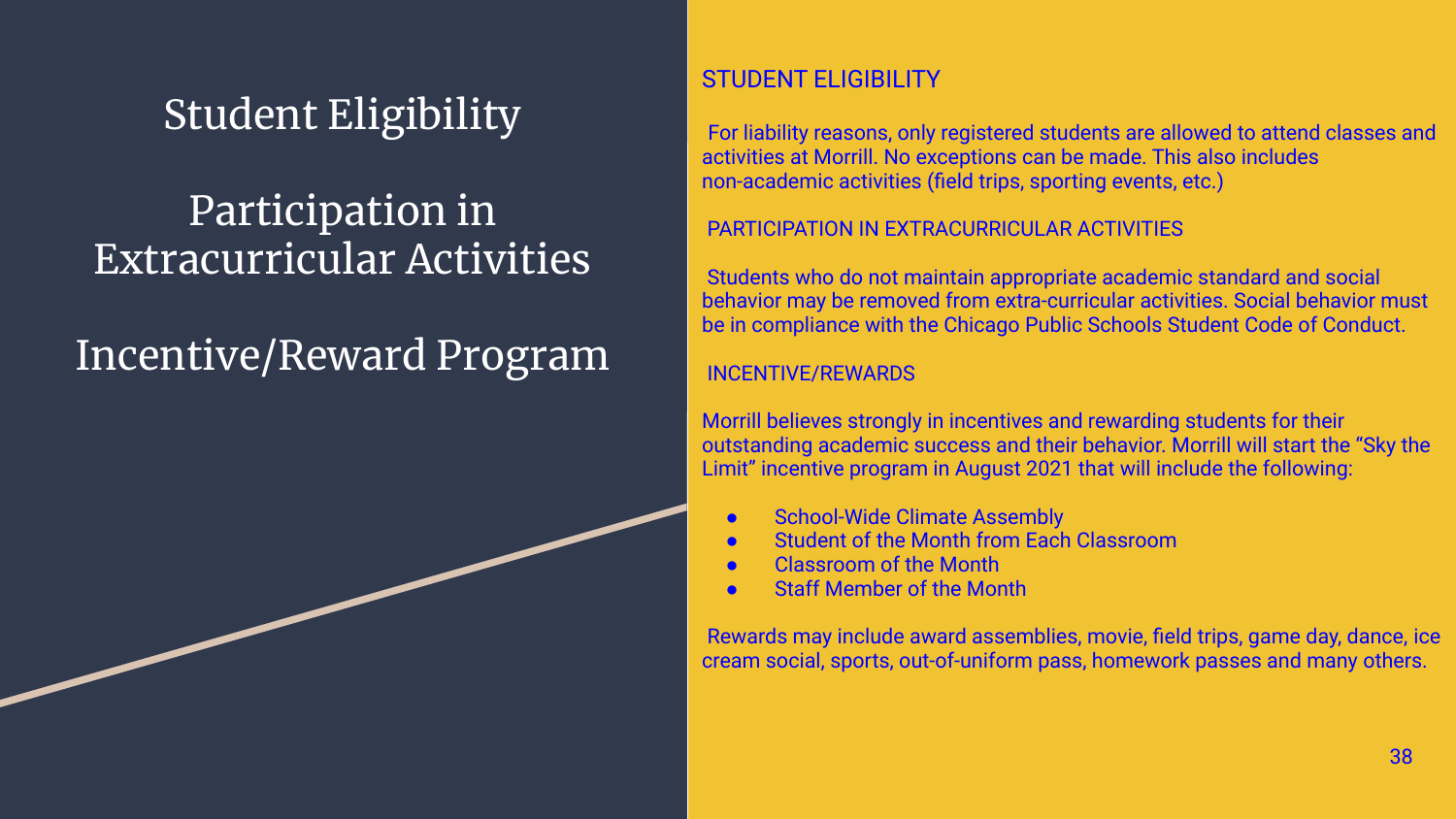## Medical Examination and Immunization

### MEDICAL EXAMINATION AND IMMUNIZATION

 Diseases that can be prevented by immunizations are an unnecessary hazard to the health of other children in the classroom, as well as to their family and the community. Parents must provide records of medical examination and immunization for their children to be admitted to school.

 All children in Chicago Public Schools who are in grade levels kindergarten, 6th, and all new enrollees must present a completed medical record and an official record of immunization before being admitted to class in August. All students entering Kindergarten, 2nd and 6th grade must present a complete dental examination. Kindergarten students and all other students entering an Illinois school for the first time need a vision exam.

The only records that will be accepted are existing school health records and those of a healthcare provider, such as a physician, Chicago Department of Health, school nurse, hospital, etc. A note from a physician (on a physician's prescription pad or stationery) giving vaccines and dates, or stating that the child is completely immunized, is acceptable proof of immunization.

By enforcing the new program, we hope to safeguard the health of our children and staff from preventable communicable diseases and to also reduce the number of days lost due to these diseases.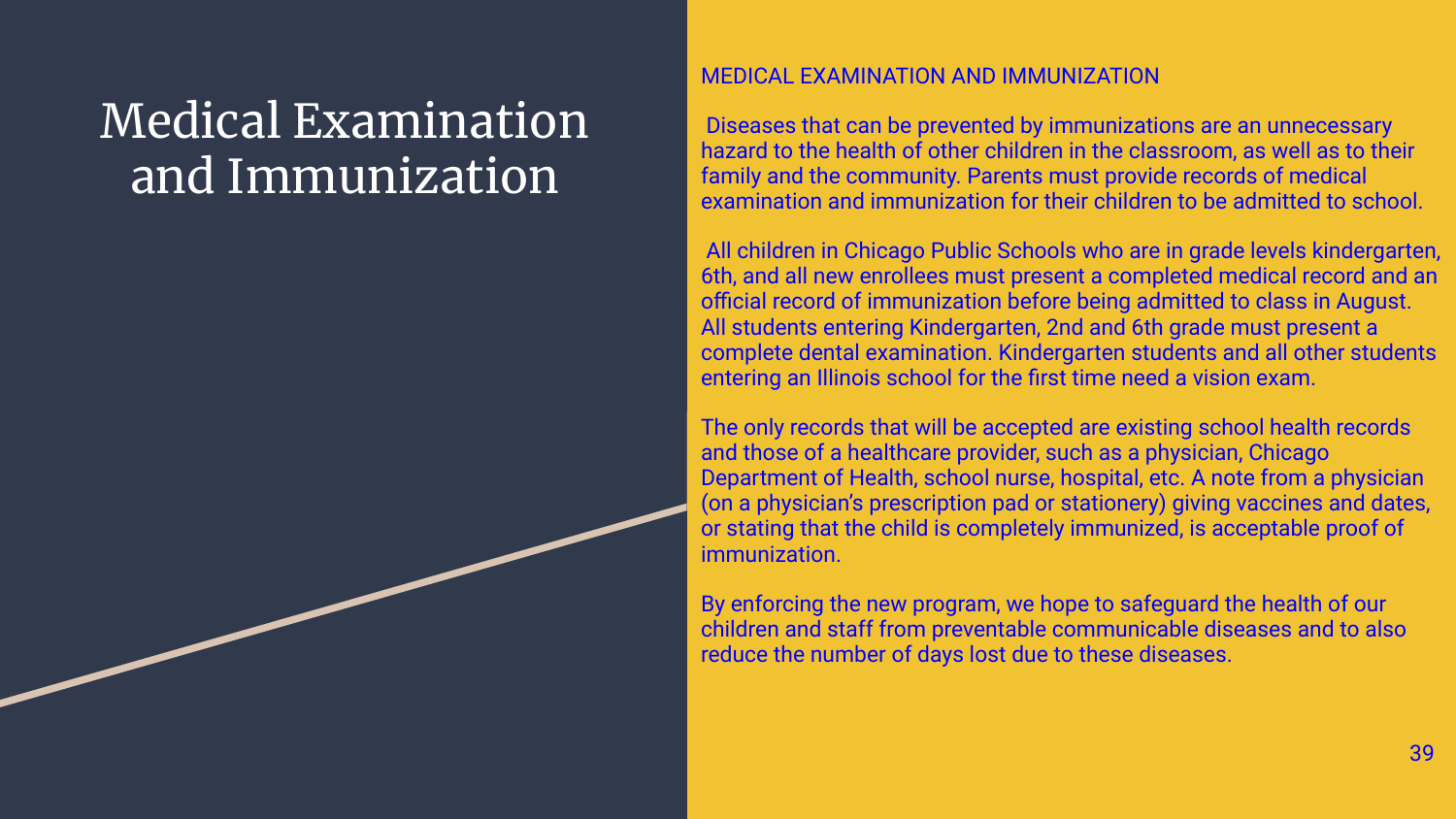# Administration of **Medications**

### ADMINISTRATION OF MEDICATIONS

 The Bureau of Medical and School Health Services of the Chicago Public Schools has a very specific policy regarding the self-administration of medications in schools. The only persons who can observe self-administration to a child in school are the parent, school nurse, or principal designee.

Medications can be given only after:

- 1. A parent's request form for medication in the school is filled out
- 2. A doctor's request form to give medication to a student is completed
- 3. Forms have been reviewed by the school nurse

 4. The medication must be brought to school by the parent or guardian in a prescription container with the student's name, medication and dosage clearly labeled

5. Any changes in a child's medication should be reported to the principal or school nurse immediately.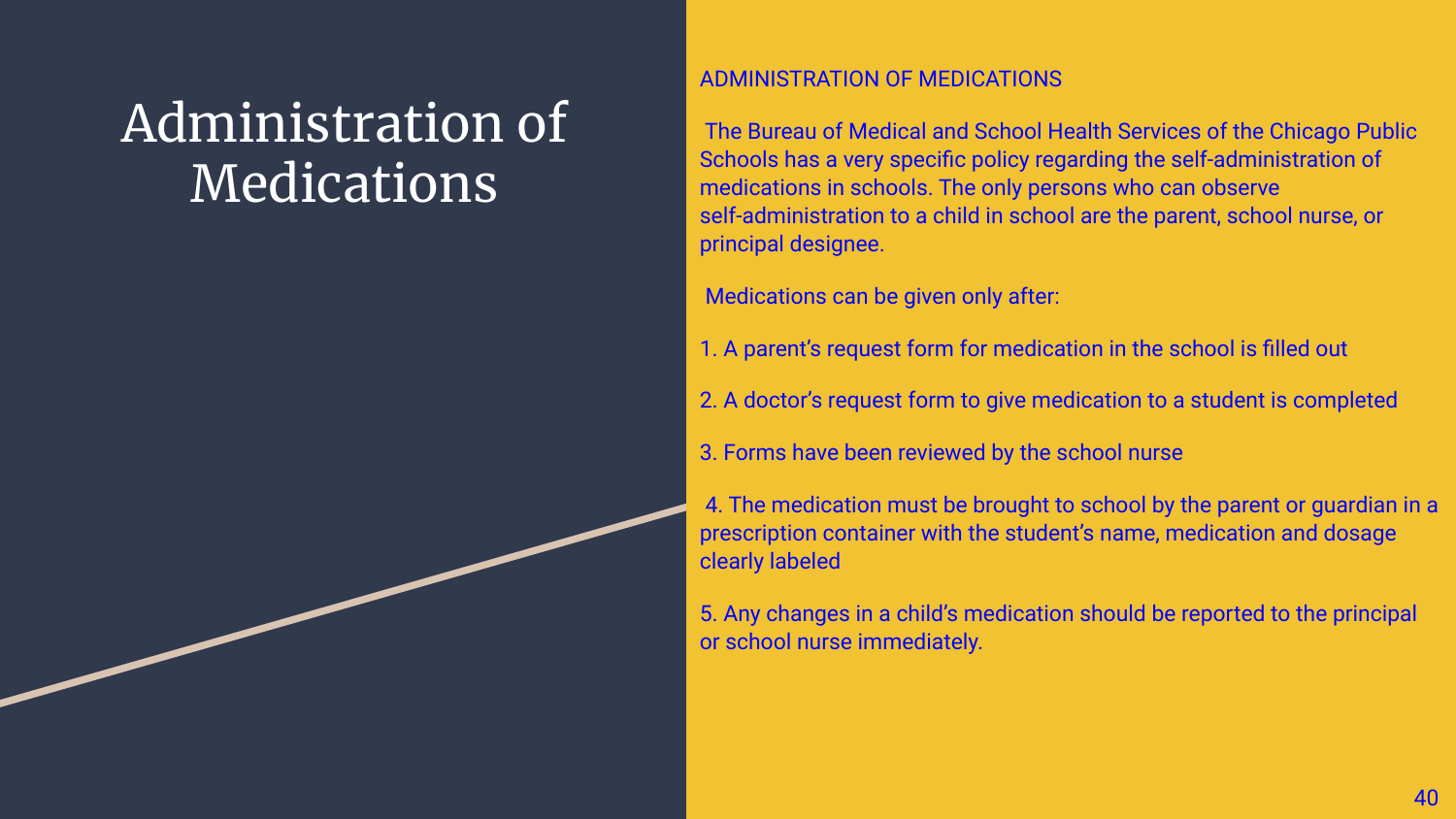## School Bus Information

### Bus Conduct

## Withdrawing from Bus Service

SCHOOL BUS INFORMATION

 It is very important that your child knows what to do on and around a school bus. You should talk with him/her about how to get on and off the bus safely. He/she should always wear the seat belt, and should use the handrails when getting on and off the bus. He/she must remain seated until the bus has come to a complete stop. Bus drivers have been told to drop off children so the children do not have to cross the street. If your driver is not doing this, please call your bus company. Your child should always listen to and obey the bus driver.

#### BUS CONDUCT

 The safety of our children while on the school bus is an important concern. Behavior that jeopardizes the safe delivery of children to and from school is prohibited.